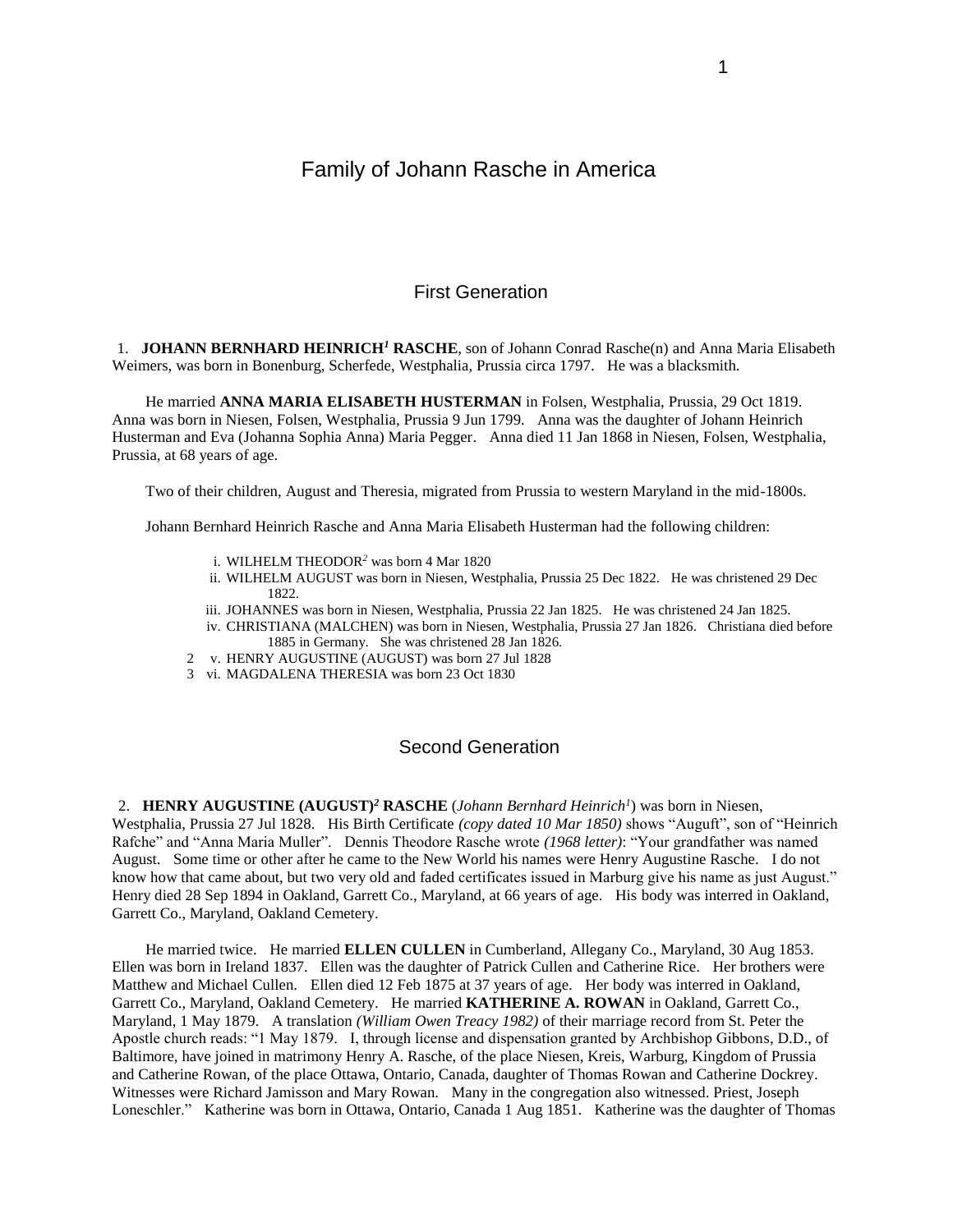J. Rowan and Catherine Egan Dockery. Katherine died 5 Mar 1938 in Oakland, Garrett Co., Maryland, at 86 years of age. Her body was interred 7 Mar 1938 in Oakland, Garrett Co., Maryland, Oakland Cemetery.

Henry was christened Prussia, 28 Jul 1828. "His two brothers were taken by the Prussians for compulsory military training. To save her younger son, his mother planned for his emigration. She knew she was giving him up at home, but wanted him to develop his life in a free country." *(Oakland, Garrett County, Maryland, Centennial History 1849-1949)*. Estelle Magdalene Rasche wrote me *(1971 letter)*: "When my father's mother had lost her two older sons in a war that was always going on in Germany, she vowed that they could not have her baby, so she saved every penny for several years & when Henry was 14 she was ready to send him here to the U.S. I think young boys were drafted at age 16 back in those days."

A certain Henry "Rasch", age "18", from Damme, Germany, Farmer, arrived at Baltimore, Maryland, after departing Bremen, Germany, aboard the ship Agnes. If this is our Henry, he could have claimed to be age 18 from Damme to pass for an adult and avoid being sent home. Or he might easily have stopped off at Damme (to team up with another would-be expatriate?), since such detour on today's paved roads adds only 19 miles to a journey from Niesen to Bremen. Estelle Magdalene Rasche wrote me *(1971 letter)*: "All by himself he came, on a sailing vessel I suppose, a 14 year old boy, speaking German only. Wasn't he brave, and wasn't she brave? She had hand packed in with his luggage, a few of her valued treasures. Maybe she thought he could sell them if he needed to. One was a lovely red glass wine bottle." She added *(undated audiotape)* that her father crossed the Atlantic at age 14 in "1851" [date probably inaccurate since he would have been 23 in 1851], possibly to join his sister Therese in western Maryland.

Henry's occupation: Blacksmith (B&O Railroad) Oakland, Garrett County, Maryland, Jul 1842-1860. Estelle Magdalene Rasche wrote *(1971 letter)*: "Pop was a blacksmith in his early days & had come here when the rails & cross ties were being laid for the first trains to run on, between Cumberland, Md., and Grafton, W.Va." His family wrote: "He was one of the pioneers of this beautiful city of Oakland, back in the early 'fifties'. When there were only a dozen unpretentious habitations here, when the B.&O. R.R. was carving its way through our beautiful mountains and valleys, he began life in immediate contact with the almost virgin soil. Many tales full of historical interest, he has told at the fireside of those early days when Oakland was but an infant. For him they were also days filled with hard, muscle-perfecting work--work that made his hands hard, stamped his frame with marks of rugged strength, which no after years of thought or softer surroundings ever quite smoothed away." *(The Republican, 18 Oct 1894)*. "In the early 1850's his blacksmith shop was situated on the northeast corner of 2nd and Alder Streets in the dead center of what is now Oakland's downtown--the old 1st National Bank building" *(William Owen Treacy 1982)*.

"Among his interests were gold and silver mining in the early days in Colorado and California. He was successful in this venture, but returned to his Oakland home." *(Oakland, Garrett County, Maryland, Centennial History 1849-1949)*. In this regard, the 1850 Census for Butte Co., California, does show a "H. A. Rash" (household of Geo King, Trader), age "19", born in "Ill", Miner. "During the early years of the California gold excitement he made his venture, went and left his family, but I learn he provided well for them. I know they never suffered. I intimately knew them. His wife was a true wife and devoted mother. He returned and gladness and joy was expressed by all." *(*Dr. J. Lee McComas, *The Republican, 11 Oct 1894)*

He resided Grafton-Parkersburg, Virginia ca 1855. He petitioned the court to become a citizen in Allegany Co., Maryland, 19 Oct 1855. William Owen Treacy wrote *(1982)*: "I can add that Henry A. Rasche declared his intention to become a U.S. Citizen before the Allegany County, Maryland, Clerk of the Circuit Court on October 18, 1853. On October 19, 1855, the Circuit Court Judge found that he had satisfied the five years U.S. residence requirement, had renounced allegiance to the King of Prussia, and had willingly sworn allegiance to the United States. Accordingly, Henry was admitted to American citizenship."

He resided Deer Park, Garrett Co., Maryland ca 1856-1879. The 1870 Census for Oakland Post Office, Allegany Co., Maryland, shows Henry Rasche, age 40, born in Prussia, Farmer. Living with Henry were: (1) Ellen, age 32, born in Ireland, Keeps House; (2) Mary, age 16, born in Maryland; (3) Hannah, age 14, born in West Virginia; (4) Ellen, age 12, born in West Virginia; (5) Nannie, age 9, born in Maryland; (6) Patrick, age 6, born in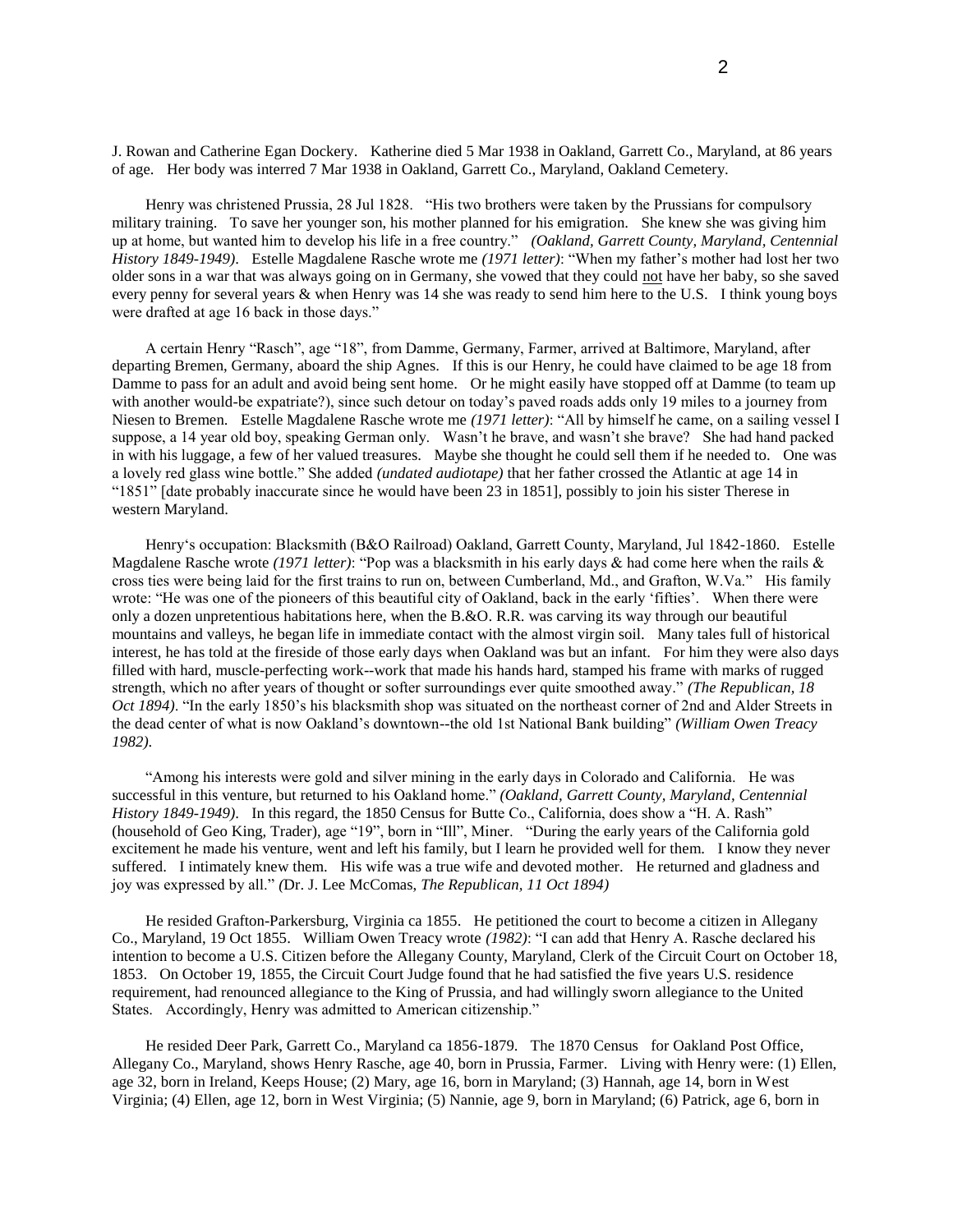Maryland; (7) William, age 4, born in Maryland; (8) Theodore, age 6 months, born in Maryland; and (9) Catherine Cullen (lives with daughter), age 64, born in Ireland.

Henry was Justice of the Peace in Garrett Co., Maryland, 1876-1880, representing the 1st District for two 2-year terms *(J. Thomas Scharf, 1882, History of Western Maryland)*. He was a Grist Mill Operator in Oakland, Garrett Co., Maryland, 1878-1887. "About 1877 Peter Martin bought the [grist] Mill and brought in a steam engine to give added power. In 1878 the mill was purchased and rebuilt by Henry A. Rasche" *(Oakland, Garrett County, Maryland, Centennial History 1849-1949)*. Henry operated the mill, 1878-1887, retaining ownership for the remainder of his life.

"Mr. Rasche loved music from his youth; in his second marriage music came into his home." *(Oakland, Garrett County, Maryland, Centennial History 1849-1949)*. Estelle Magdalene Rasche added that his hobbies included "Music, Singing, Good on Accordion. Loved dancing. Not much social life. He was a 'home body.'" An article "The Rasche Water Street Home" (*Treacy Newsletter No. 6, May 2003, ISSN 1074-0066) read*s: "He provided his wife, Kate with household help who had to be often replaced due to the mischief and antics of his teen-aged boys of the first marriage. Bridget Treacy, who was newly arrived from Ireland with her father, James J. Treacy, served the Rasche household in this period."

The 1880 Census for Oakland, Garrett Co., Maryland, shows Henry Rasche, age 50, born in Germany, Miller, parents born in Germany. Living with Henry were: (1) Kate (wife), age 26, born in Canada, Keeping House, parents born in "Canada", "deaf & dumb" [not accurate]; (2) Hannah (daughter), age 22, born in West Virginia, at school, deaf & dumb; (3) Nannie (daughter), age 18, born in Maryland, at school; (4) Patrick (son), age 16, born in Maryland, at school; (5) William (son), age 12, born in Maryland, at school, deaf & dumb; (6) Theodore (son), age 10, born in Maryland, at school, deaf & dumb; (7) Theresa (daughter), age 7, born in Maryland, at school, deaf & dumb; and (8) Ian McAndrews (boarder), age 14, born in Maryland, Domestic.

He resided in Kennedy, Kittson Co., Minnesota 1887-1894. The Kennedy Land and Town Co., formed by Dennis Ryan in 1881, initially dominated the village of Kennedy, Minnesota. They immediately built a 30-room Oakland Hotel which had "a large dining room, the site of many a gala affair, a parlor, a bar and a barber shop." *[Kennedy Minnesota 1889-1989 Centennial History*]. Estelle Magdalene Rasche recalled *(undated audiotape)* that in 1887 this multi-millionaire son-in-law enlisted Henry to help manage some farms and businesses in or near Kennedy. Henry's family followed months later. They lived in the Oakland Hotel, where Katherine would play piano at an annual ball held in the spacious ballroom. Another important local event was the annual 4th of July celebration. Tables were set all over the lawn and people brought hand-cranked ice cream makers to enjoy the only ice cream they were apt to have all year long. At dark, "the fireworks would begin. All these were, in those days, a few small firecrackers, skyrockets, and torpedoes, nothing more elaborate than these. But how excited we all were in watching them. This ended the big day."

William Owen Treacy wrote *(1982)*: "My mother Estelle characterized her father, Henry, as a gentle man. He was a good provider to his family. Each time he would leave either Oakland, Maryland or Kennedy, Minnesota to visit a larger city, he would bring his wife bolts of material so that she could keep up, via local seamstresses, with the latest fashions, and would always remember his children with sweets and trinkets. He made wine each year, as his forbears had done in the old country. Henry specifically rejected the German he had learned as a child. He spoke nothing but English around his wife and children and that without any discernible accent."

He had an excellent singing voice. His wife's, Kate's, ability as an accompanist complemented this talent and the two were sought by both Kennedy, Minnesota and Oakland, Maryland audiences." In Kennedy. there were few musical instruments for Kate to play at area social engagements "so my father searched around in St. Paul and found a tiny organ about the size of a small sewing machine. He bought it and from then on that's all that was needed." "The train from the South brought to Northcote, Rev. Father Lawler, Hon. H.A. Rasche and lady, and a great number of friends from Hallock. The ceremony commenced with a Solemn High Mass of Requiem which was celebrated by Rev. Father Lawler. Mrs Rasche presided at the organ and sang the "Requiem aeternam" and the "Sanctus," Mr. Rasche sang "Jesus Take Him There" in an exceptionally touching manner. "Jerusalem" was another beautiful rendition of Mr. Rasche's, who has a melodious voice, of great power and compass." *(a Minnesota*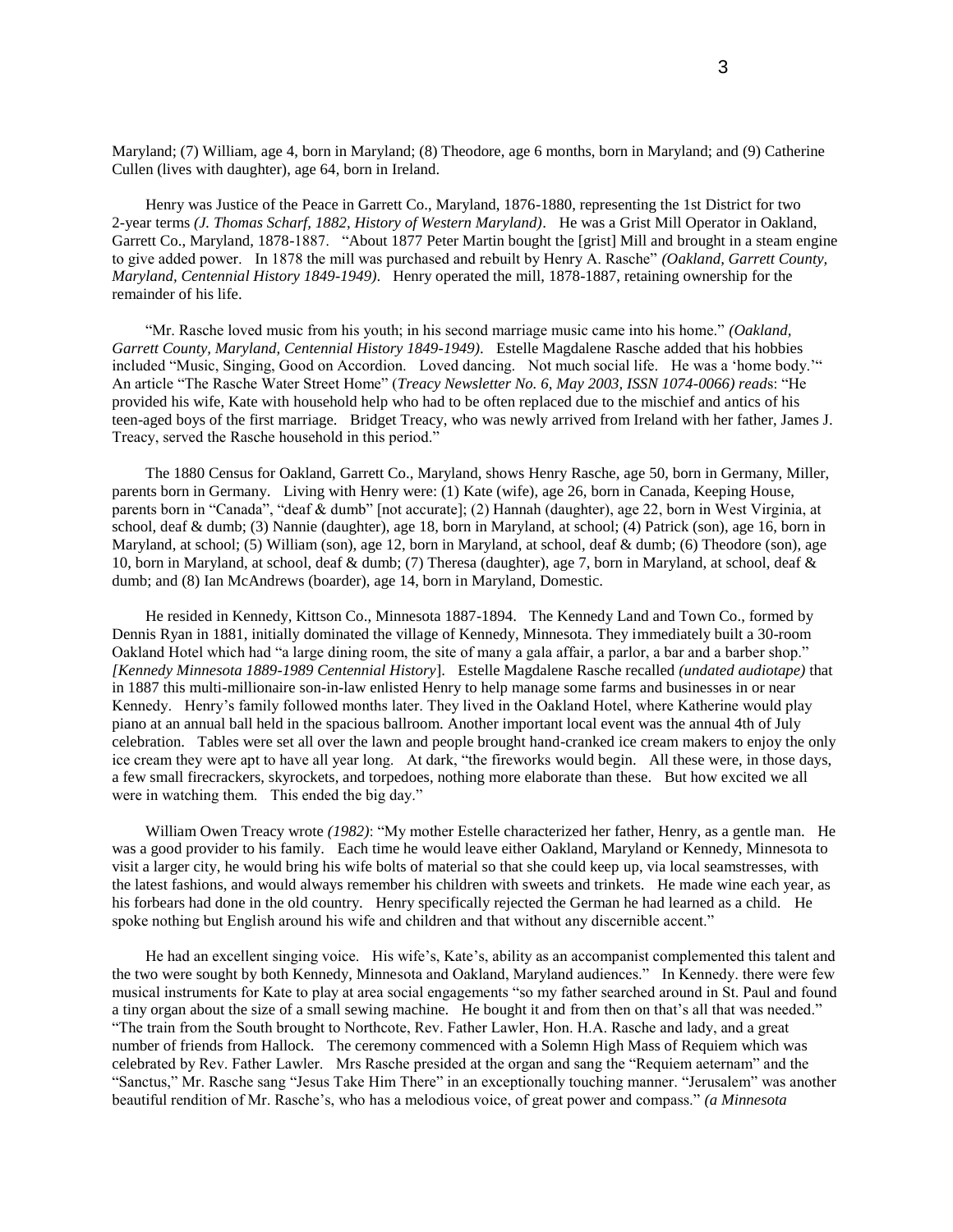### *obituary, 7 Mar 1890)*

"A HORRIBLE ACCIDENT--Mr. Henry A. Rasche Almost Instantly Killed. On last Friday afternoon about half-past four o'clock as Mr. Henry A. Rasche was engaged in making some repairs to the boiler in his flouring mill in Oakland the ladder on which he was standing gave way and precipitated him on top of the engine which was running at the time under a full head of steam. The crank shaft of the engine caught his right arm and drew him into the frame of the machine, crushing the arm out of semblance and otherwise injuring him that he lived but a few moments after the accident occurred. Mr. John Baker, a farmer, who was standing in the engine house at the time of the accident, caught Mr. Rasche and pulled him out of the engine. He was able to walk to the door, with the assistance of Mr. Baker, but there was overcome and died before medical aid could be summoned, although Drs. McComas and Hinebaugh were present in less than five minutes from the time Mr. Rasche fell. Mrs Rasche and her children were in Pittsburgh, but were summoned by telegraph and arrived here Saturday morning." *(The Republican, Thursday, 4 Oct 1894)*

His funeral was held in Oakland, Garrett Co., Maryland, 2 Oct 1894. "The funeral of Mr. Rasche occurred Tuesday morning from St. Peter's Catholic church, of which he was a devout member, the interment being made in the Catholic cemetery here. The funeral discourse was delivered by Rev. Father Stanton, of Lonaconing. The deceased gentleman was about sixty years of age and an honorable upright citizen, greatly loved by those who knew him and his loss will be severely felt by his family and a large circle of friends." *(The Republican, 4 Oct 1894)* A devoted and loving father and husband, unselfish and self sacrificing to their welfare and best interests; a man of good judgement, forbearing and just to all, ever exerting himself to make home happy and always at home when business did not actually call him away." *(Dr. J. Lee McComas, The Republican, 11 Oct 1894)* Not to be outdone, his family wrote *(The Republican, 18 Oct 1894)*: " He was conspicuous only for his extreme plainness, but his was a beautiful soul. His family was deeply sensible of this. He held the hearts under the rooftree, and he won the hearts of men. His religion was a boundless charity. The most pitiful tramp was invited in to sit down at his table, to eat and drink all the poor starving body craved, and then sent away with an outfit of fresh warm clothing."--"We miss the contagious ring of his happy laughter. We miss his approaching and retreating footsteps, the tender light from his father's anxious eye, and we miss the sweet peace of his protecting presence. We have pressed his hand for the last, last time, for he has gone upon 'the ship which never returns.'"

Henry's will was probated in Garrett Co., Maryland, 7 Aug 1897. "Second and final account of Arthur Townshend, Administrator of Henry A. Rasche, late of Garrett County, deceased" distributed \$45.00 to the following: Kate A. Rasche (widow) 1/3; Hannah Rasche (daughter) 1/12; Teresa Rasche (daughter) 1/12; Ella Gibbons (daughter) 1/12; Nannie Brunton (daughter) 1/12; Patrick H. Rasche (son) 1/12; Henry A. Rasche (son) 1/12; Leo J. Rasche (son) 1/12; Dennis R. Rasche (son) 1/12; Estella Rasche (daughter) 1/12; Agnes J. Rasche (daughter) 1/12; Veronica M. Rasche (daughter) 1/12; Nellie Ryan (granddaughter) 1/3 of 1/12; Kate Ryan (granddaughter) 1/3 of 1/12; Agnes Ryan (granddaughter) 1/3 of 1/12.

Henry Augustine (August) Rasche and Ellen Cullen had the following children:

 i. MARY CATHARINE*<sup>3</sup>* was born in Oakland, Garrett Co., Maryland 25 May 1854. Time of birth was 1:00 PM. Mary died in California 18 May 1892 at 37 years of age.

She married DENNIS RYAN Beaver, Beaver Co., Utah, 7 Aug 1876. Dennis, born Tipperary, Ireland 25 Dec 1849, was a son of Thomas Ryan and Eliza. He became a multimillionaire. His family lived in the Ryan Hotel, which he built in St. Paul, Minnesota. He married MAMIE 1897. Dennis died of pneumonia 21 Dec 1917 at 67 years of age.

The 1870 Census for Oakland Post Office, Allegany Co., Maryland, shows Mary Rasche (household of Henry Rasche), age 16. *[Full 1870 Census summary under Henry Augustine (August) Rasche.]* The 1880 Census for Oakland, Garrett Co., Maryland, shows Mary Ryan (wife of Dennis Ryan), age 26, Keeping House. *[Full 1880 Census summary under Dennis Ryan.]*

 ii. HANNAH was born in Grafton, Virginia 18 Nov 1855. Time of birth was 8:00 PM. Deaf at birth. Hannah died 17 Feb 1929 in Ogden, Weber Co., Utah, at 73 years of age. Her body was interred 20 Feb 1929 in Ogden, Weber Co., Utah, Mountain View Cemetery.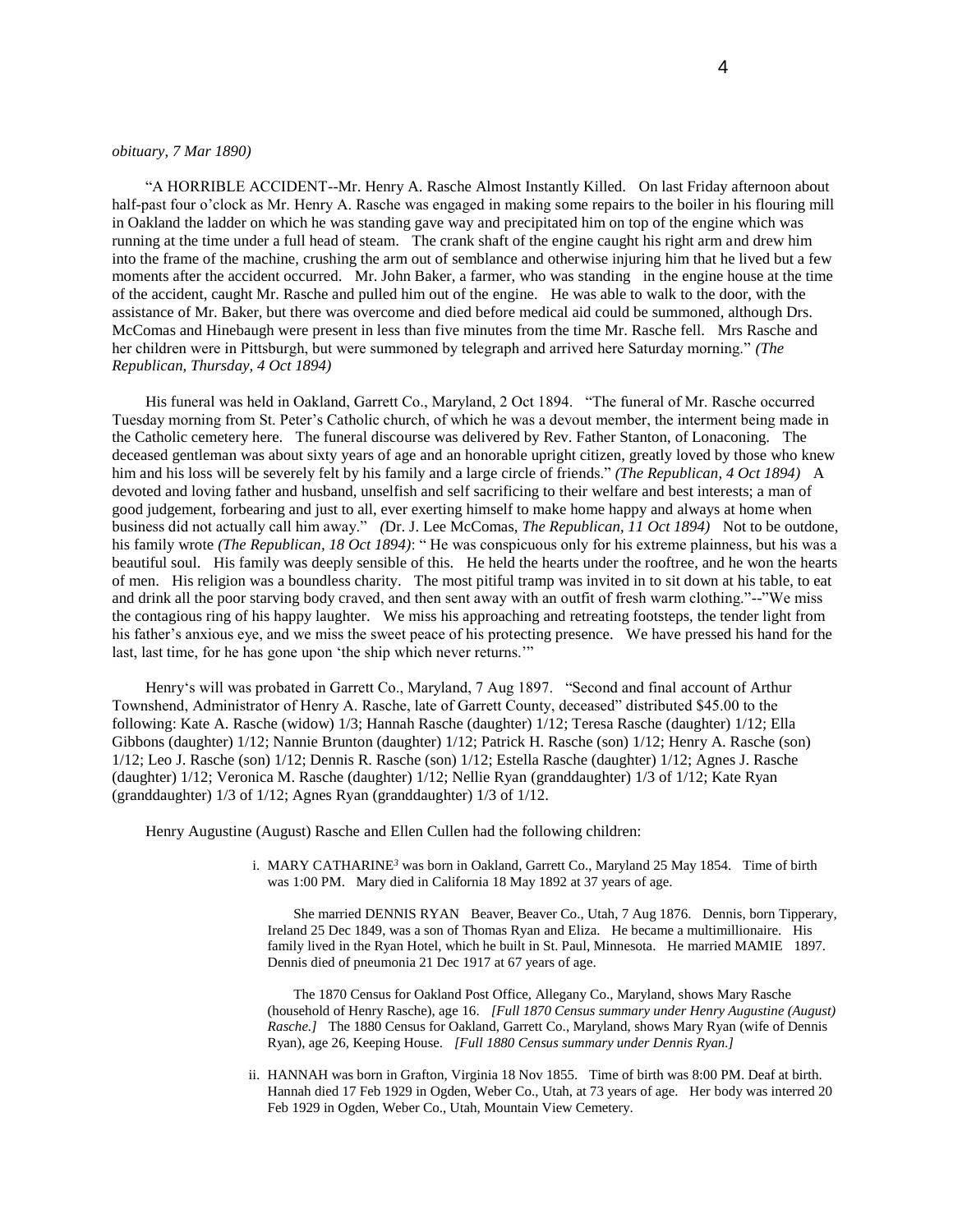The 1870 Census for Oakland Post Office, Allegany Co., Maryland, shows Hannah Rasche (household of Henry Rasche), age 14. *[Full 1870 Census summary under Henry Augustine (August) Rasche.]*

Hannah was a student Frederick, Frederick Co., Maryland, 8 Jun 1875-16 Jun 1886. School: Maryland School for the Deaf. The Register of Pupils in Maryland Institution for Deaf & Dumb shows: Hannah Rasche; Date of Birth:18 Nov 1856; Residence: Deer Park, Garrett Co.; Cause of Deafness: Congenital; Date of Admission: 8 Sep 1875; Date of Leaving: June 1879; readmitted: 18 Sep 1883-18 Jun 1884; readmitted: Sep 1885-16 Jun 1886, Nativity: Virginia; Remarks: "Out one year during the period." Her Admission Form adds: Place of birth: Grafton W.Va.; born deaf: "doubtful"; deafness total or partial: "Can hear a little, Speaks some words"; has been vaccinated, has had measles, whooping cough.

The 1880 Census for Oakland, Garrett Co., Maryland, shows Hannah Rasche (daughter of Henry Rasche), age 22, at school, deaf & dumb. *[Full 1880 Census summary under Henry Augustine (August) Rasche.]*

She was a student Buffalo, Erie Co., New York, 1890-1893. School: LeCouteulx St. Mary's. This "Institution for the Improved Instruction of Deaf Mutes" billed Henry Rasche \$262.50 "To Board & Tuition of daughter Hannah for 3 ½ yrs." *(6 Dec 1893)*

The 1900 Census for Salt Lake City, Salt Lake Co., Utah, shows Hannah Rasche (niece of Matthew Cullen), age 42, single. *[Full 1900 Census summary under Matthew Cullen.]* The 1910 Census for Ogden, Weber Co., Utah, shows Hannah Rasche (sister-in-law of Paul Mark), age 51, deaf & dumb, single. *[Full 1910 Census summary under Paul Mark.]* The 1920 Census for Ogden, Weber Co., Utah, shows Hannah Rasche (boarder in the household of Ann Mark), age 66. *[Full 1920 Census summary under Ann Mark. Paul Mark and Hannah's sister Theresa lived next door.]*

Her funeral was held in Ogden, Weber Co., Utah, 20 Feb 1929. "OGDEN--Miss Hannah Rasche died at a local hospital Sunday morning after a several months' illness. She was born at Grafton, W. Va., November 18, 1855. She had lived in Ogden twenty years at the home of her sister, Mrs. Paul Mark. She was a devout member of the Catholic church. Surviving are three sisters, Mrs Anna Brunton of Ohio, Mrs Ellen Gibson of Minnesota and Mrs. Mark, and three brothers, Patrick Rasche, William Rasche, and Theodore Rasche. Funeral Services will be held Tuesday at 10 a.m. at St, Joseph's church, the Rev. father Patrick Kennedy officiating. Burial will be in the Mountain View cemetery, under the direction of Larkin & Sons." *(obituary, The Salt Lake Tribune, 18 Feb 1929)*

 iii. ELLEN was born in Parkersburg, Wood Co., Virginia 25 Feb 1858. Time of birth was 7:00 PM. Ellen died after Feb 1929 (Minnesota). She married GIBBONS . He was born ca 1858.

The 1870 Census for Oakland Post Office, Allegany Co., Maryland, shows Ellen Rasche (household of Henry Rasche), age 12. *[Full 1870 Census summary under Henry Augustine (August) Rasche.]* The 1880 Census for Oakland, Garrett Co., Maryland, shows Ella Rasche (sister-in-law of Dennis Ryan), age 20, single. *[Full 1880 Census summary under Dennis Ryan.]*

 iv. ANNA KAY (NANNIE) was born in Oakland, Garrett Co., Maryland 31 Mar 1861-62. Time of birth was 1:00 PM. Anna died after Feb 1929 (Ohio). She married JOHN BRUNTON ca 1886. He was born in Scotland circa 1861. He died before 1910.

The1870 Census for Oakland Post Office, Allegany Co., Maryland, shows Nannie Rasche (household of Henry Rasche), age 9. *[Full 1870 Census summary under Henry Augustine (August) Rasche.]* The 1880 Census for Oakland, Garrett Co., Maryland, shows Nannie Rasche (daughter of Henry Rasche), age 18, at school. *[Full 1880 Census summary under Henry Augustine (August)*  Rasche.] The 1900 Census for Salt Lake City, Salt Lake Co., Utah, shows Anna K. Brunton (niece of Matthew Cullen), age 38, Teacher, married 14 years. *[Full 1900 Census summary under Matthew Cullen.]* The 1910 Census for Salt Lake City, Salt Lake Co., Utah, shows Anna Kay Brunton, age 43, School Teacher, "widow". The 1920 Census for Salt Lake City, Salt Lake Co., Utah, shows Anna K. Brunton (boarder in household of M. Whiteley), age 55, Public School Teacher, divorced.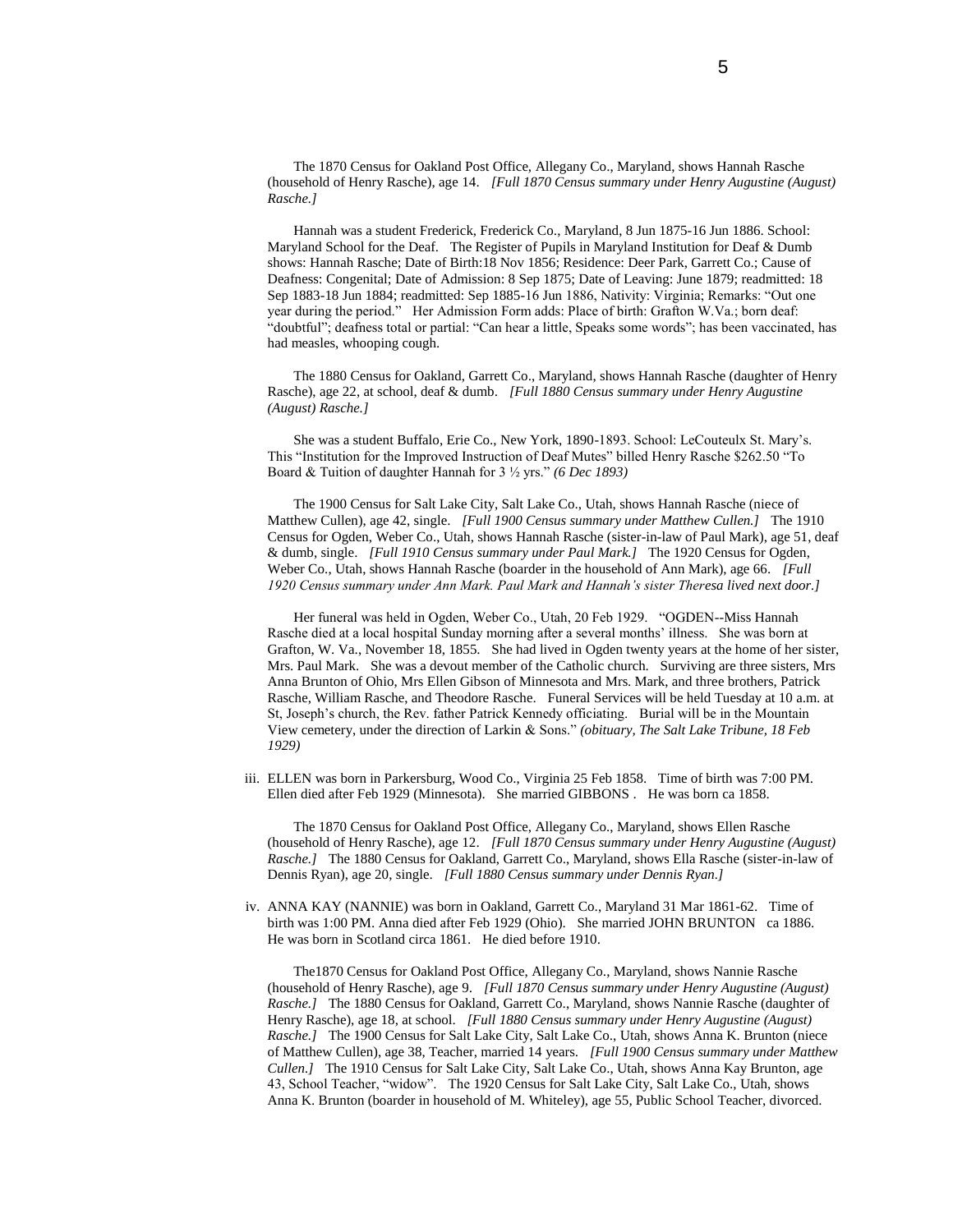v. PATRICK HENRY was born in Oakland, Garrett Co., Maryland 1 Aug 1863. Patrick died 5 Dec 1939 Stanley, Custer Co., Idaho, at 76 years of age. He married NELLIE MARIE THOMPSON Salt Lake City, Salt Lake Co., Utah, 7 Jan 1892. Nellie was born Beaver, Beaver Co., Utah Sep 1864. Nellie was the daughter of Edward Washington Thompson and Julia Fish. She married (2) MATTHEW CULLEN Salt Lake City, Salt Lake Co., Utah, 26 Apr 1903. Nellie died 25 Apr 1941 Salt Lake City, Salt Lake Co., Utah, at 76 years of age.

The1870 Census for Oakland Post Office, Allegany Co., Maryland, shows Patrick Rasche (household of Henry Rasche), age 6. *[Full 1870 Census summary under Henry Augustine (August) Rasche.]*

He was a student South Bend, St. Joseph Co., Indiana, 1879-80, 1881-82. School: Notre Dame. 1879/80 secondary school Registration Records show him at age 15 from Frisco Post Office, Beaver Co., Utah.

The 1880 Census for Oakland, Garrett Co., Maryland, shows Patrick Rasche (son of Henry Rasche), age 16, at school. *[Full 1880 Census summary under Henry Augustine (August) Rasche.]*

Patrick registered to vote in Chicago, Cook Co., Illinois, 14 Oct 1890. The registration record shows that Pat H. Rasche, born in Maryland, residing in Illinois for 18 months, currently residing at 494 Wabash Avenue, voted *(Ballot No. 188)*.

"PRISONER TORTURED--Accused Man at Jordan Valley Strung Up by a Mob.--Vale Gazette: Last Saturday evening Constable Tom Hayes and J.J. Weir of Jordan Valley arrived at the county seat having in charge P.H. Rasche, charged with robbery, and turned him over to the custody of Sheriff Looey. While C.C. Foster was absent from his saloon the back door was broken in and \$225 taken from the till. Rasche was arrested on suspicion of being the culprit, and when searched nothing whatever was found on his person to connect him with the crime. On Wednesday evening seven masked men took charge of the prisoner and escorted him to the edge of the town, and told him they would hang him if he did not confess. Rasche replied: 'Gentlemen, I cannot confess a crime I know nothing of.' He was then hauled up by the crowd and left dangling for a short time, when he was let down and given another opportunity to confess, and he still proclaimed he was innocent of any wrong doing, and up he was pulled the second time. The crowd at this juncture thought it best to wait until the next day for a confession, and he was let down. The next day Rasche still declared he was innocent and was taken before Justice of the Peace Weir for a hearing. He waived the preliminary and was bound over to await the action of the circuit court." *(The Idaho Daily Stateman, 4 Sep 1898)*

The 1900 Census for Boise, Ada Co., Idaho, shows Patrick H. "Rash", age 35, Farm Laborer, can read, write, and speak English, married.

"STRIKE AT MIDDLE FORK--Sixty Foot Ledge That Assays Nearly Ten Dollars in Gold. Council, Sept. 12--P.H. Rasche, formerly of Salt Lake, has surely struck it rich for himself and partners.. Mr. Rasche has named the property 'The Accident' mine. The ledge is 60 feet in width and assays \$9.45 in gold. The property is situated on Middle Fork, about 15 miles from Council. The transportation facilities being so close at hand, there is an undoubted fortune in store for his partners, the Carruthers brothers and himself." *(The Idaho Daily Stateman, 13 Sep 1901)*

The 1920 Census for Stanley, Custer Co., Idaho, shows "Patric" H. Rasche, age 55, can read, write & speak English, "widower". The 1930 Census for Stanley, Custer Co., Idaho, shows Patrick H. Rasche, age 66, Gold Miner, age at first marriage 28, divorced, home rental \$10.

 vi. WILLIAM was born Sideling Hill, Washington Co., Maryland 6 Oct 1865. Time of birth was 2:00 PM near Hancock, Maryland. Deaf at birth. William died before 1897, "Said to have been killed in Arizona." *(administrative remark in The Register of Pupils in Maryland Institution for Deaf & Dumb)*

The 1870 Census for Oakland Post Office, Allegany Co., Maryland, shows William Rasche (household of Henry Rasche), age 4. *[Full 1870 Census summary under Henry Augustine (August) Rasche.]*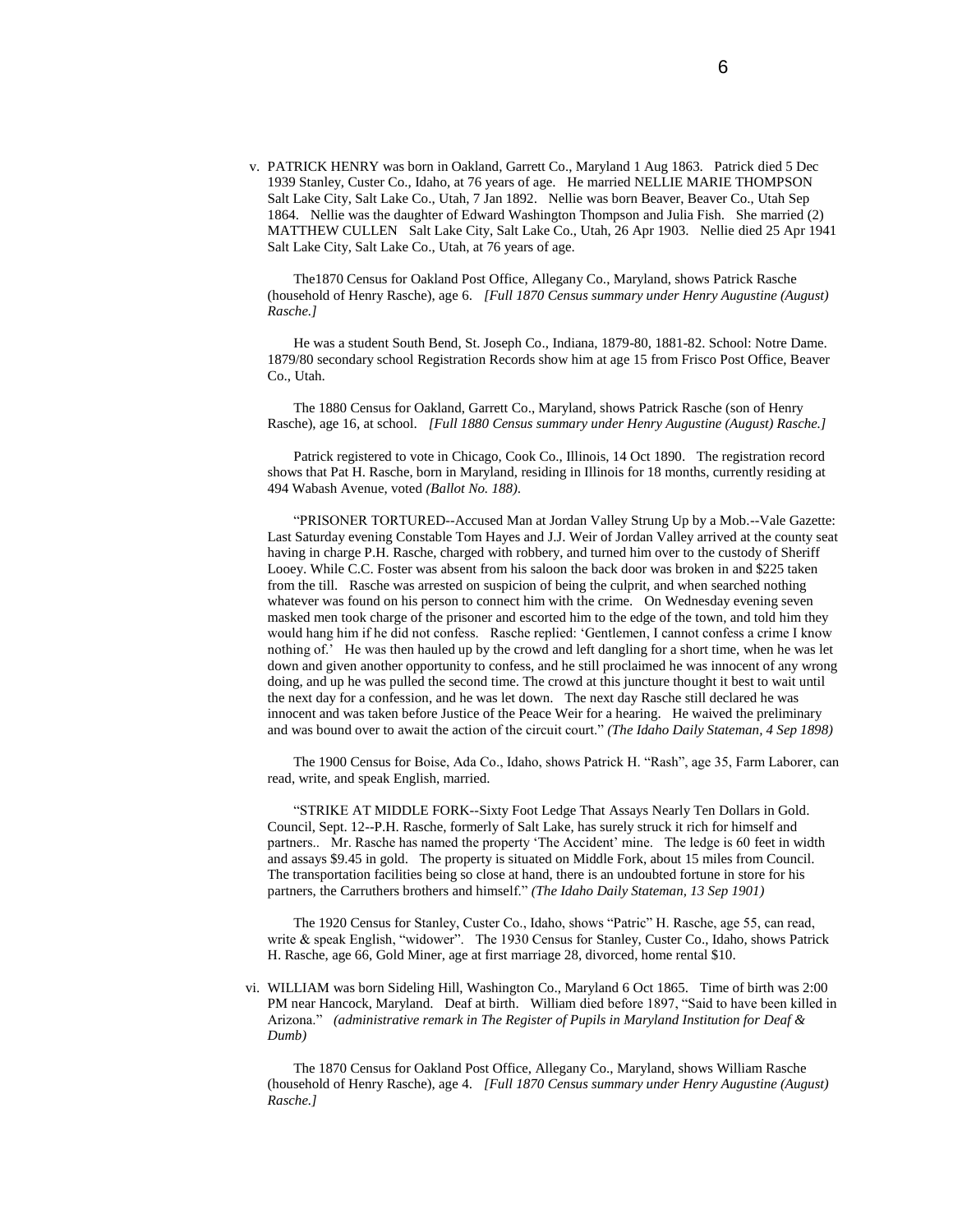He was a student Frederick, Frederick Co., Maryland, 8 Sep 1875-Jun 1883. School: Maryland School for the Deaf. The Register of Pupils in Maryland Institution for Deaf & Dumb shows: William Rasche; Date of Birth: 6 Oct 1865; Residence: Deer Park, Garrett Co.; Cause of Deafness: Congenital; Date of Admission: 8 Sep 1875; Date of Leaving: Jun 1883; Nativity: Maryland; Remarks: "Said to have been killed in Arizona." His Admission Form adds: born deaf: "Born as he is"; deafness total or partial: "Can hear a little, Speaks some words"; has had measles, whooping cough.

The 1880 Census for Oakland, Garrett Co., Maryland, shows William Rasche (son of Henry Rasche), age 12, at school, deaf & dumb. *[Full 1880 Census summary under Henry Augustine (August) Rasche.]*

 vii. THEODORE MATTHEW was born in Maryland 21 Nov 1869. Time of birth was 2:00 AM. Deaf at birth. Theodore died 3 Jul 1889 after being struck by a train near Minneapolis, Minnesota, at 19 years of age. His body was interred in Minnesota.

The 1870 Census for Oakland PO, Allegany Co., Maryland, shows Theodore Rasche (household of Henry Rasche), age 6 months. *[Full 1870 Census summary under Henry Augustine (August) Rasche.]*

He was a student Frederick, Frederick Co., Maryland, 11 Sep 1878-21 Jan 1886. School: Maryland School for the Deaf. The Register of Pupils in Maryland Institution for Deaf & Dumb shows: Theodore Rasche; Date of Birth: Oct 1869; Residence: Deer Park, Garrett Co.; Cause of Deafness: Congenital; Date of Admission: 11 Sep 1878; Date of Leaving: 21 Jun 1886; Nativity: Maryland; Remarks: "Ran away with [undecipherable]; Arrested in Kansas City; Taken to a brother in St. Paul \_ [undecipherable]; decided not to readmit; Killed on R.R. (walking) July 3/89 at St. Paul Minnesota." His Admission Form added: born deaf: yes; deafness total or partial: "Slight hearing"; has been vaccinated. The school publication mentioned: "Last Saturday, Masters H.O. Palmer, T. Rasche, J.S. Edelen and T.B. Harris went to Point of Rocks..." *(The Maryland Bulletin 1 Jun 1884)*.

The 1880 Census for Oakland, Garrett Co., Maryland, shows Theodore Rasche (son of Henry Rasche), age 10, at school, deaf & dumb. *[Full 1880 Census summary under Henry Augustine (August) Rasche.]*

 viii. MARIA THERESA was born in near Oakland, Garrett Co., Maryland 4 Feb 1872. Deaf at birth. Maria died 5 Oct 1955 in Ogden, Weber Co., Utah, at 83 years of age. Her body was interred 9 Oct 1955 in Ogden, Weber Co., Utah. She married PAUL MARK Salt Lake City, Salt Lake Co., Utah, 15 Nov 1899. Paul was born in Brigham City, Box Elder Co., Utah 17 Sep 1872. Deaf at birth. Paul was the son of A. Mark and Ann Rosway. Paul died 28 Dec 1945 at 73 years of age.

Theresa was a student Frederick, Frederick Co., Maryland, 10 Sep 1879-8 May 1888. School: Maryland School for the Deaf. The Register of Pupils in Maryland Institution for Deaf & Dumb shows: Theresa Rasche; Date of Birth: (?); Residence: Deer Park, Garrett Co.; Cause of Deafness: congenital; Date of Admission: 10 Sep 1879; Date of Leaving: 8 May 1888; Nativity: Maryland; Remarks: "Moved to Minnesota; Said to have married a deaf shoemaker".

The1880 Census for Oakland, Garrett Co., Maryland, shows Theresa Rasche (daughter of Henry Rasche), age 7, at school, deaf & dumb. *[Full 1880 Census summary under Henry Augustine (August) Rasche.]*

She was a student Buffalo, Erie Co., New York, 1888-1893. School: LeCouteulx St. Mary's. This "Institution for the Improved Instruction of Deaf Mutes" billed Henry Rasche \$412.50 "To Board & Tuition of daughter Tessie for 5 ½ yrs." *(6 Dec 1893)*

The1900 Census for Ogden, Weber Co., Utah, shows Theresa Mark (wife of Paul Mark), age 28, can read & write, cannot speak English. *[Full 1900 Census summary under Paul Mark.]* The 1910 Census for Ogden, Weber Co., Utah, shows Theresa R. Mark (wife of Paul Mark), age 37, deaf & dumb. *[Full 1910 Census summary under Paul Mark.]* The 1920 Census for Ogden, Weber Co., Utah, shows Theresa Mark (wife of Paul Mark), age 47, unable to speak English. *[Full 1920 Census*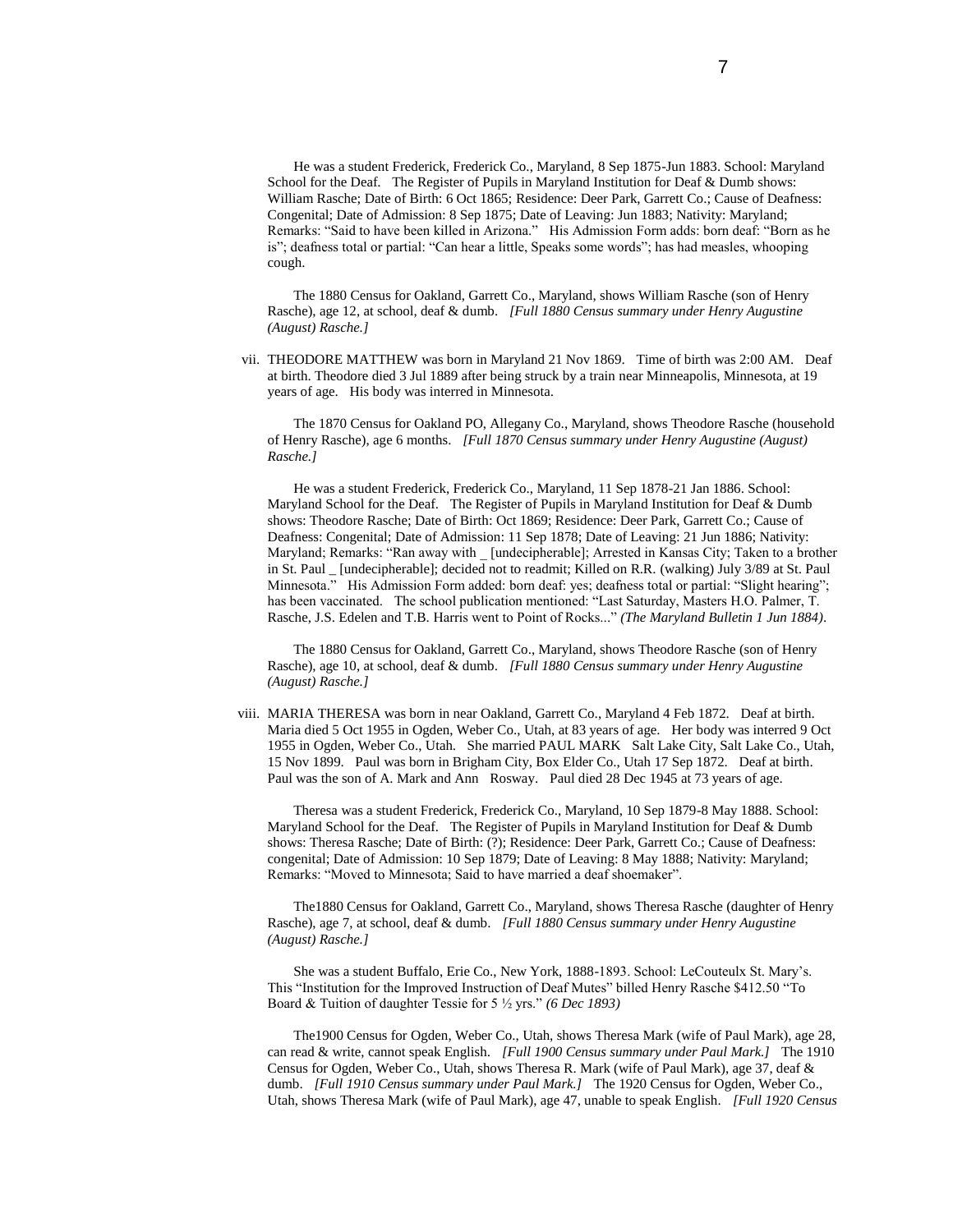#### *summary under Paul Mark.]*

Henry Augustine (August) Rasche and Katherine A. Rowan had the following children:

 ix. HENRY AUGUSTINE was born in Oakland, Garrett Co., Maryland 3 Dec 1880. Henry died 10 Jun 1955 in Uniontown, Fayette Co., Pennsylvania, at 74 years of age. He married MOLLIE WHITE 1909-10. Mollie was born in Maryland 8 Dec 1881. Mollie was the daughter of James W. White and Flora Mac McCrum. Mollie died 29 Sep 1963 in Uniontown, Fayette Co., Pennsylvania, at age 81.

Henry (also known as Harry) was christened in Oakland, Garrett Co., Maryland, 16 Jan 1881. The Rasche family bible shows: "Baptized on Sunday Jan. 16 1881. sponsors - Rev. Father Casper Schmidt and Mrs. A.K. Faherty."

He was a student South Bend, St. Joseph Co., Indiana, 1892-1896. School: Notre Dame. 1892/93 secondary school Registration Records show him at age 11 from Kennedy, Minnesota; 1893/94 at age 12 from Kennedy, Minnesota; 1895/96 at age 14 from Oakland, Maryland; and 1895/96 at age 14 ½ from Oakland, Maryland.

The 1900 Census for Oakland, Garrett Co., Maryland, shows "Harry" A. Rasche (son of Kate Rasche), age 19, Composer. *[Full 1900 Census summary under Katherine A. Rowan.]* The 1910 Census for Oakland, Garrett Co., Maryland, shows Harry Rasche, age 29, born in Maryland, B&O RR Agent, married 0 years. Living with him was Molly (wife) age 27, born in Maryland, father born in Maryland, mother born in Missouri.

He was inducted into the military in Oakland, Garrett Co., Maryland, 12 Sep 1918. His Registration Card shows: Harry Augustine Rasche; address: Oakland, Md.; age: 37; born: 3 Dec 1880 in Md.; occupation: Banker, First Natl. Bank, Oakland, Md.; Nearest Relative: Mrs. Mollie Rasche, Oakland, Md. Registrar's Report 19-3-13 C describes him as medium height, blue eyes.

The 1930 Census for Uniontown, Fayette Co., Pennsylvania, shows Henry A. Rasche, age 49, Hardware Salesman, home value \$6,000, age at first marriage 28. Living with him were: (1) Mollie (wife), age 44, born in Maryland, age at first marriage 23, father born in Maryland, mother born in Missouri; (2) Flora E. White (sister-in-law), age 38, born in Maryland; and (3) Mabel M. White (sister-in-law), age 33, born in Maryland, Insurance Stenographer.

"RAIN FAILS TO DAMPEN FUN AT TRIANGLE PARTY--The Triangle club held its annual corn roast Tuesday afternoon and evening at the Barnes swimming pool in Hopwood. It was an enjoyable afternoon for the party and but for the rain in the evening it would have been a very successful affair. The band under the leadership of Frank Johnson gave a delightful concert although of short duration on account of the rain. The program opened with the Washington Post march, followed by the Champion overture and ending with the Old Irish Melodies. The feature of the concert was a short baritone solo rendered by Harry Rasche. Mr Rasche is a fine baritone player. Then it rained. And just when the corn and weiners (sic) were ready too. There was a scramble to get to the table to get their plates filled quickly so they could get to some place out of the rain. Most of the crowd flocked to the barn but quite a few of them crowded under the trees. The trees here are thick with branches and made fairly good shelter until it commenced to rain harder. With a plate of corn and sandwiches in one hand and a cup of coffee in the other it was rather difficult to eat and still keep from getting wet. Two girls sat out in the open munching their corn and weiners and taking the rain as it came down. No. it wasn't surprising. They were dressed in bathing suits. While the rain just about broke up the party it was an enjoyable affair at that." *(The Daily News Standard, 10 Aug 1931)*

"Program of Comedy Spice to Mark Triangle Minstrels" -- "One-act drama, 'King of the Bolo Isles'--Clyde Roseberry, Wilgus Price, Clarence Flenniken, Harry Rasche." *(The Morning Herald 27 Nov 1937)*

. "Harry Rasche Dies Today--Harry A. Rasche of 102 E. Berkely St. died at 5:40 this morning at Uniontown Hospital. A son of the late Henry and Katherine Rowan Rasche, he was employed at the Uniontown Hardware Store, owned by his brother-in-law Carl B. White. He was a member of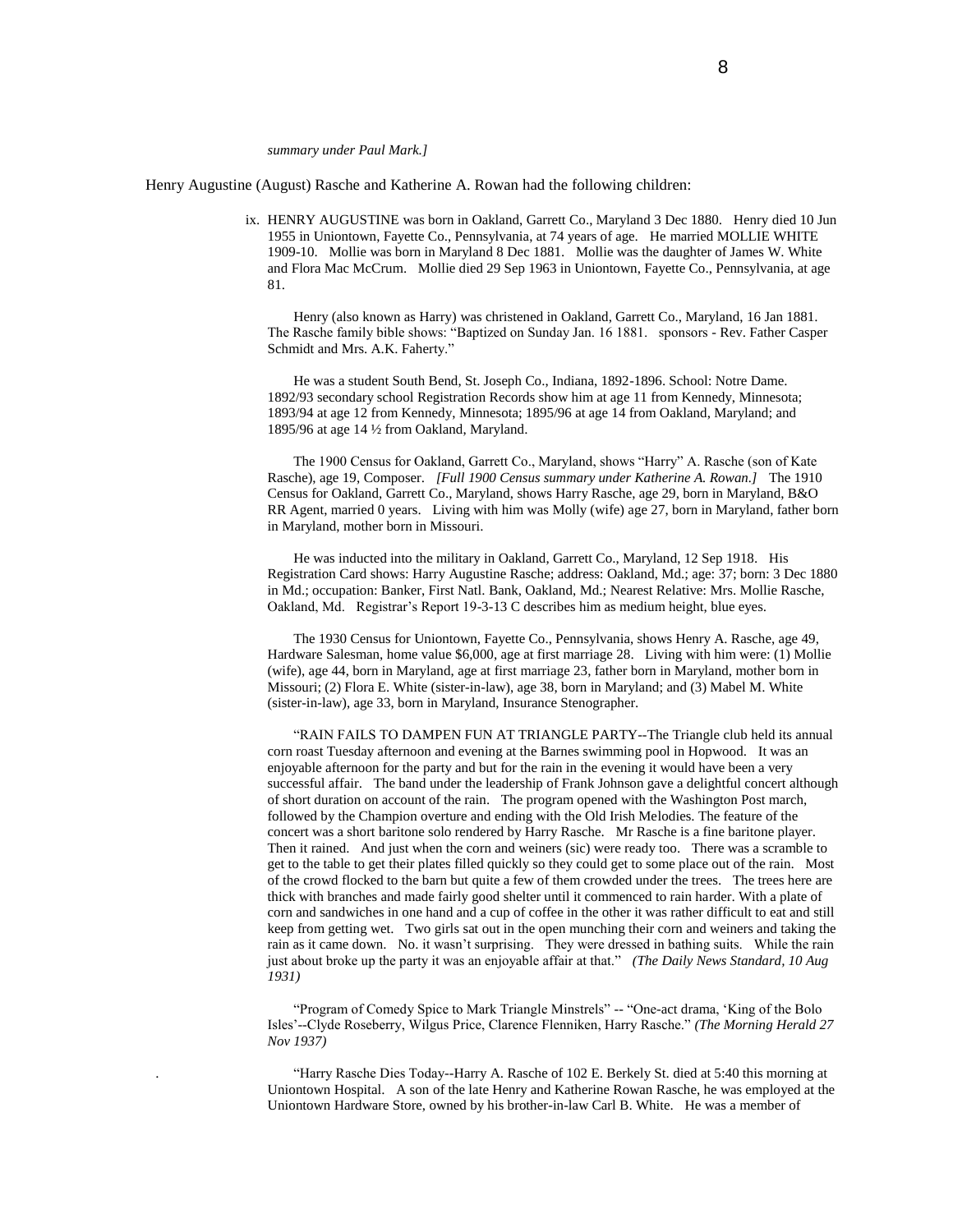Asbury Methodist Church and Masonic Lodge of Oakland, Md. Surviving, in addition to his widow, Mrs. Mollie W. Rasche, are the following brothers and sisters: Mrs. James Tracy, Mrs. Veronica Robertson and Dennis Rasche of Oakland; Mrs. Julius Brooke of Chicago, Ill., and Leo J. Rasche of New York City. Friends will be received at the J. Harry Johnston Funeral Home at 85 N. Gallatin Ave. after noon Saturday. Funeral services will be held in the funeral home Sunday at 4 p.m., Dr. Allan J. Howes officiating." *(The Evening Standard, 10 Jun 1955).*

 x. LEO JOSEPH was born in Oakland, Garrett Co., Maryland 8 Aug 1882. Leo died 24 May 1960 at 77 years of age. His body was interred May 1960 in Oakland, Garrett Co., Maryland, Oakland Cemetery.

He married HARRIET ANNETTE GEBHART Dayton, Montgomery Co., Ohio, 17 May 1955. Harriet was born Dayton, Montgomery Co., Ohio 16 Jul 1889. Harriet was the daughter of Walton Brown Gebhart and Martha Strong. Harriet died 9 Jun 1968 in New York, New York, at 78 years of age. Her body was interred in Oakland, Garrett Co., Maryland, Oakland Cemetery.

Leo was christened in Oakland, Garrett Co., Maryland, Aug 1882. The Rasche family bible shows: "Joseph Leo" "Baptized by Rev. C. Schmidt. sponsors - Thomas Stanton and Mary Ann Rowan."

William Owen Treacy wrote *(1991)*: "Like Harry, Leo was a mischievous child. My mother, his sister Estelle, recounted to me how these two had, while living in Kennedy, Minnesota, learned that if they and several of their pals all walked in step up the horse powered incline which operated the community grain elevator, they could raise the internal elevator to the top of the storage structure and, on signal, all jump off, leaving the uncounterbalanced elevator to crash to the building's floor. Their father made his own wine and kept the finished product in crates of bottles under lock and key in a storage room in their home. Harry and Leo met this challenge with the aid of a chair which provided enough height for them to be able to crawl through the transom atop the locked door and to drop down into the room. After sampling the wares, they found that the only way out was to stack crates of wine bottles against the door in sufficient height to exit through the transom. Unfortunately, when their father next unlocked and opened the door (it opened inward) the stacked crates toppled and many of the bottles broke, resulting in a thrashing for the culprits."

He was a student South Bend, St. Joseph Co., Indiana, 1892-1896. School: Notre Dame. 1892/93 secondary school Registration Records show him at age 10 from Kennedy, Minnesota; 1893/94 at age 11 from Kennedy, Minnesota; 1894/95 at age 12 from Oakland, Maryland; and 1895/96 at age 12 ½ from Oakland, Maryland.

Of Leo and his older brother Harry, William Owen Treacy added *(1991)*: "Back in Oakland, the duo loved to taunt the local blacksmith, Mr. Yellowly, whose shop was in the same Water Street block as the Rasche home. On one occasion they tied a rope to a stake in the field behind the blacksmith shop. One boy held the other end loosely so that it lay on the ground obscured by the tall grass. The other shouted taunts and insults at Mr. Yellowly until, exasperated, he left his work and chased the blackguard across the field. At this point the accomplice pulled the rope taut, sending the smith into the air and onto the ground with a crashing thud. As early teenagers the same two would walk the Baltimore & Ohio tracks to the '88 Bridge' which spans the Youghiogheny River just west of Oakland. The track curved sharply around a wooded hill as it approached the bridge so that the engineer was unable to see any obstructions on the bridge until the train was nearly on it. Knowing this, the brothers would await a train on the bridge until they knew they were seen by the engineer, who by then was sounding frantic warnings on the steamwhistle. Then they feigned panic with gestures and shouts until the engine was on the bridge itself and the engineer could no longer see straight ahead around the boiler. At this point they would lower themselves between the crossties, hang with their hands and gently drop into the river while the train screeched to a stop overhead. They would wade or swim ashore, hide in the woods unseen, from where they could observe the train crew's panic, frustration and, finally, fury."

The 1900 Census for Oakland, Garrett Co., Maryland, shows Leo J. Rasche (son of Kate Rasche), age 17, Composer. *[Full 1900 Census summary under Katherine A. Rowan.]* The 1910 Census for Grafton, Taylor Co., West Virginia, shows Leo J. Rasche (roomer in hotel of M.F. Calehan), age 26, News Paper Editor.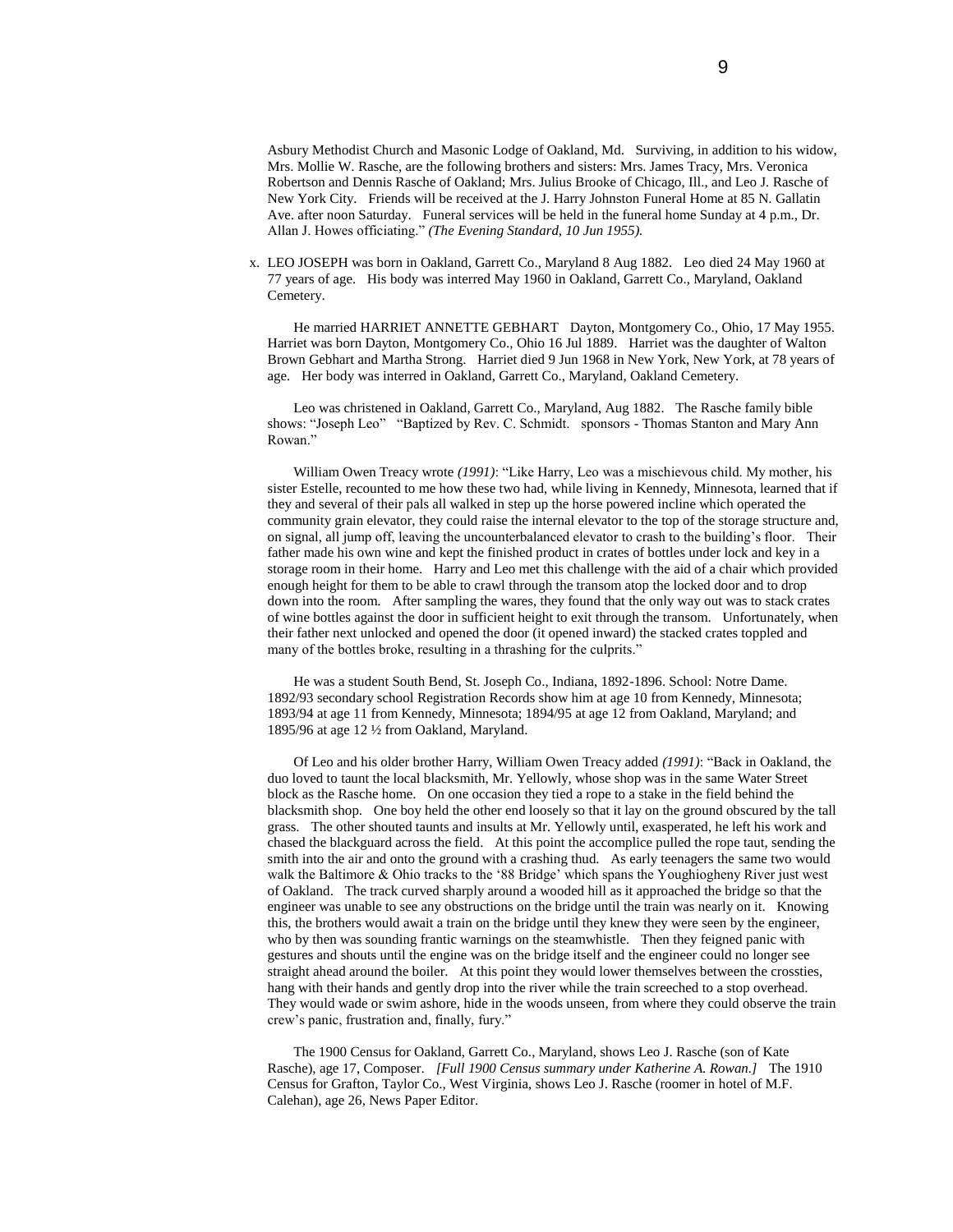Leo was inducted into the military Orangeburg, South Carolina [ca 1911]. His Registration Card (undated) shows: Leo J. Rasche; age in yrs: 29; home address: Orangeburg, S.C.; date of birth: 8 Aug "1888"; a natural-born citizen; where born: Md.; occupation: Journalist; employer: ROTC Ft. Oglethorpe, Ga; where employed: M.P.; dependents: none; rank: no; single; race: white; previous service (rank: no; years: 9 mos.; Nation or State: S. C. Guards) Registrar's Report 39-1-27 describes registrant as tall, blue eyes, light hair.

Leo served in Mexico, Mar 1916-Feb 1917. On 19 Mar 1916, Francisco Villa led a cross-border paramilitary raid on Columbus, New Mexico, and General John J. Pershing was appointed to lead our country's Punitive Expedition. "Leo enlisted as a bandsman in the Second South Carolina Infantry Division. Following training as an infantryman and bandsman, both in South Carolina and Texas, he and his unit participated in the failed mission into Mexico to capture Pancho Villa. Before his enlistment was up Leo rose to the rank of sergeant." *(William Owen Treacy, 1991)*

Leo then served in Europe, 1917-1918. "Upon America's entry into World War I, he was promoted to second lieutenant and assigned military police duties in driving the Germans out of Belgium. For the latter he was entitled to wear the fourragere awarded members of his unit by the king of that country. Wounded by enemy shrapnel, he also wore a 'wound stripe' on the sleeve of his tunic, the Purple Heart medal not being awarded for wounds at the time. Leo volunteered to stay on in Germany with the occupational forces after the armistice." *(William Owen Treacy, 1991)* Leo's epitaph reads: "Maryland 1<sup>st</sup> Lieutenant Infantry World War I".

Leo's occupation: Newspaperman New York City, New York, ca 1920-1955. William Owen Treacy wrote *(1991)*: "Leo became employed with the New York World, one of that city's leading dailies. He remained with it when it merged with the New York Telegram and later with the New York Sun, to become the New York World Telegram & Sun, the city's principal daily. Meanwhile he rose to chief headline writer and later to feature editor." "In these New York years, Leo enjoyed status as a city notable. Yardley, the respected and nationally syndicated cartoonist of the Baltimore Sun drew and had published a cartoon around the letters cleverly concealed in the drawing L-E-O-R-A-S-C-H-E as a tribute to his friend, Leo."

"After retiring from the newspaper business in the 1950s he visited the West, stopping first at Notre Dame where he...made a substantial financial contribution to make up for his mother's, and his, inability to pay the Rasche family's bill from the 1890s. He proceeded on to Utah and California where he visited his surviving half brothers and sisters from his father's first marriage, to Ellen Cullen, and his first cousin, Dr. P. J. Rowan's daughter." *(William Owen Treacy,1991)*

 xi. ESTELLE MAGDALENE was born in Oakland, Garrett Co., Maryland 8 Apr 1884. Estelle died 15 Oct 1985 in Tallahassee, Leon Co., Florida, at 101 years of age. She died at the Tallahassee Convalescent Home. Her body was interred 18 Oct 1985 in Oakland, Garrett Co., Maryland, Oakland Cemetery.

She married JAMES PATRICK TREACY in Pittsburgh, Allegheny Co., Pennsylvania, 23 Sep 1914. "Mrs. K. R. Rasche announce[s] the marriage of her daughter Estelle Magdalene to Mr. James P. Treacy--Wednesday morning, September the twenty-third nineteen hundred and fourteen--Holy Trinity Church Pittsburgh, Pennsylvania at 7:00 o'clock--At Home after October fifteenth Oakland, Md." *(wedding announcement)* James was born in Gortnagoyne, Co. Galway, Ireland 9 Jul 1876 (James Treacy, *Birth Certificate*). James was the son of James Joseph Treacy and Bridget C. Boyle. James died 8 Jun 1951 in Oakland, Garrett Co., Maryland, at 74 years of age. His body was interred 11 Jun 1951 in Oakland, Garrett Co., Maryland, Oakland Cemetery.

 Estelle was christened in Oakland, Garrett Co., Maryland, Apr 1884. The Rasche family bible shows: "Estelle Magdalena" "Baptized by Rev. Father Romanus Mattingly. sponsors - John C. and Mrs. Bradly."

William Owen Treacy wrote (1983): "Estelle remembered as a small child Christmas at the Rasche home. Her father always procured a Christmas tree and the family decorated it, but never with candles. Her parents regarded this as too great a fire risk. On Christmas Eve the family attended Midnight Mass walking through the snow and cold to the old frame Catholic Church. There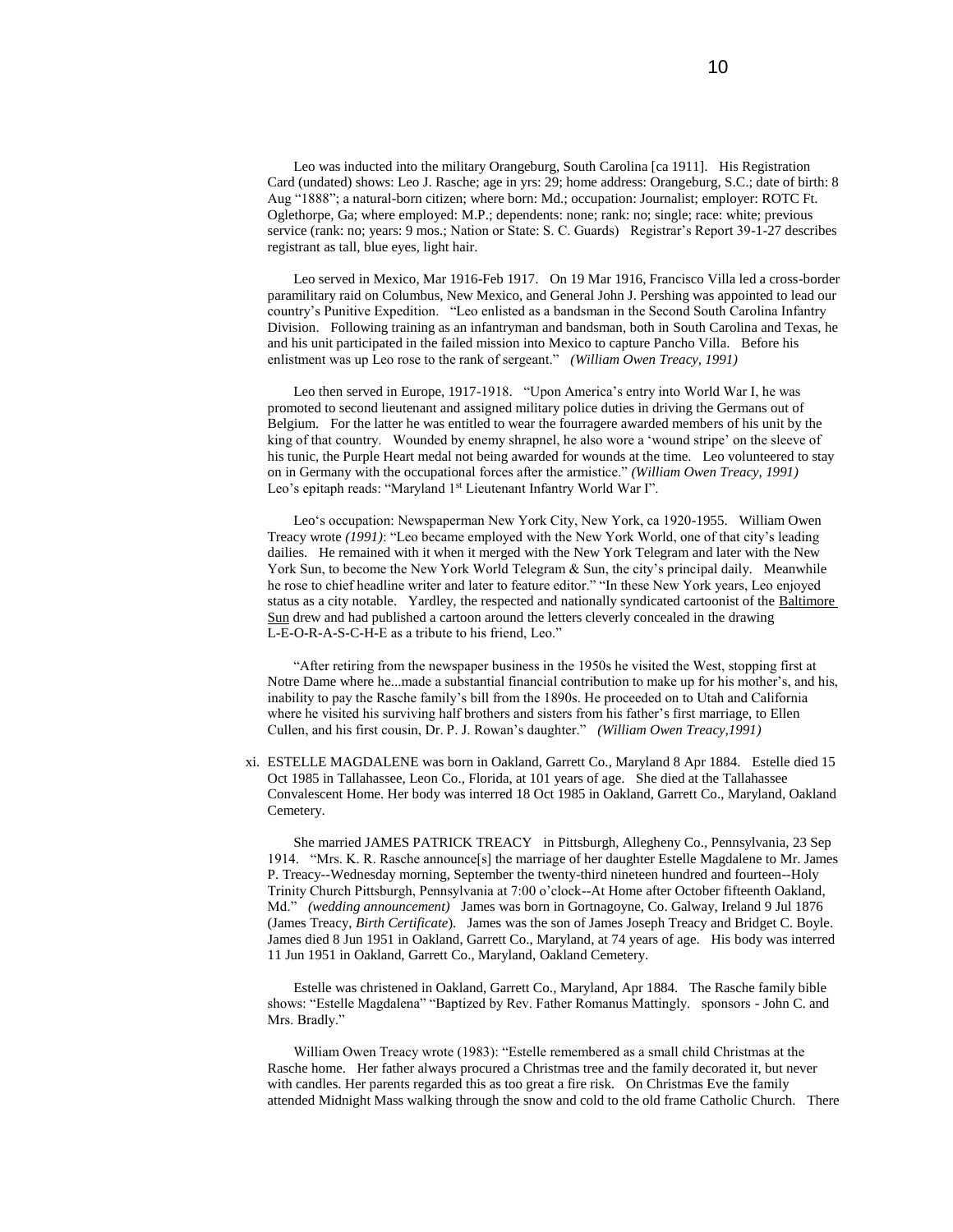her mother played (while a volunteer pumped) the organ for the choir. Afterwards they returned home, where even the children, they were treated to a small glass of wine, and exchanged and opened family presents. They set plates out for Santa on the dining room table, the custom of hanging stockings was not yet commonplace in those years. While they slept, their Mama decorated the table with tablecloth, candles, pine and other greenery and filled the plates with sweets, nuts and presents from Santa. Estelle remembered this sight on Christmas morning as being overwhelming. Estelle remembered particularly the terribly harsh winters, when the snow would drift above the first story windows and her father would need to shovel for hours to reach his little company store nearby the hotel. She remembered also the Sioux Indians who would come to Kennedy from their nearby reservation to beg for clothes and handouts. The braves would come to the door while the squaws hung back. When Estelle's mother gave the brave a woman's hat for the squaw, the brave would plop it on his own head, and if he received more headgear from neighbors, would simply stack them up, never yielding one to his squaw. She remembered also a 'magic lantern show' conducted one winter night at the one-room Kennedy school. There, projected on a sheet, the operator showed still pictures of a master and his hunting dog and provided a monologue. The light was, of course, provided from a kerosene, or 'coal oil' lamp. This particular show disbanded early as a report was received that a wolf pack was nearby and so all the spectators departed in a rush to get home." LauraEllen Moore added *(1999)*: "Mom told me once one of her pleasantest memories was hearing her mother play [music] in the hours after the children were asleep."

She was a student South Bend, St. Joseph Co., Indiana, ca 1894-1896. School: St. Mary-of-the-Woods Academy. This girl's school is on Notre Dame University campus. "She was a good student at the Academy. In a letter to her mother dated November 27, 1894, she reported that she had received a 95 in Lessons, an 85 in French, and a 96 in Music" *(William Owen Treacy, 1983)*.

The 1900 Census for Oakland, Garrett Co., Maryland, shows Estelle M. Rasche (daughter of Kate Rasche), age 16, Music Teacher. *[Full 1900 Census summary under Katherine A. Rowan.]*

"At High Mass in the present church edifice [St. Peter's Catholic Church] at 10:30 o'clock in the morning Millards' Mass in G was rendered by the choir, with Mrs. Mary Donahue Moran, of Grafton, W.Va. as soprano soloist and leader of the choruses and Miss Estelle Rasche, of this place, the clever and proficient young church organist, as accompanist." *(The Republican, 4 Jul 1901)*  Estelle's sister, Agnes, told me that Estelle was the most religious of the Rasche girls and perhaps of the boys as well. Estelle played the organ for the St. Peter's Church choir for many, many years. In this she followed in her mother's, Katherine Rowan Rasche's, footsteps. *(William Owen Treacy, 1983)*

Estelle stated *(undated audiotape)*: "My first playing job for silent movies was at a nickelodeon on Braddock Avenue, Braddock Pennsylvania. This avenue was crowded with nickelodeons and all were packed day and night with theatergoers." She worked for a year or so in Homestead, Pennsylvania, and then played at the Family Theatre on 5th Avenue in Pittsburgh for about 3 ½ years. "Mrs. Treacy was an accomplished pianist, having provided the accompaniment for vaudeville and silent movies in Homestead, Pa. She played for many world-famous entertainers of the day, including dancers Vernon and Irene Castle, and Sir Harry Lauder, the Scottish comedian and singer." *(obituary, Cumberland Times/News, 16 Oct 1985)*

The 1910 Census for Pittsburgh, Allegheny Co., Pennsylvania, shows Stella Rasche (niece of Katherine Rowan), age 25, Theatre Piano Player. *[Full 1910 Census summary under Katherine Rowan.]*

She and James honeymooned New York City, New York, 23 Sep 1914. James Treacy, age 35, Oakland, Maryland, citizen "By Naturalization of Father" and Estelle Treacy, age 30, born 1884 in Oakland, traveled aboard the S.S. Metapan, 23 Sep 1914-15 Oct 1914. Of their visit to Panama, Estelle Magdalene Rasche wrote (letter 1966): "I was there for one week in 1914 on my wedding trip and the heat there was terrific! We were there the last few days in Sept. and the first few days in October. We stayed at the hotel in Colon and then went across the isthmus to Panama City. The train we went over on was so little it was like riding on a toy train. The cabs and horses too were so very small, but our stay in Panama was lovely altogether. I loved the trip on water going down from New Orleans and coming back to New York." She later added: " I never saw but one real whale.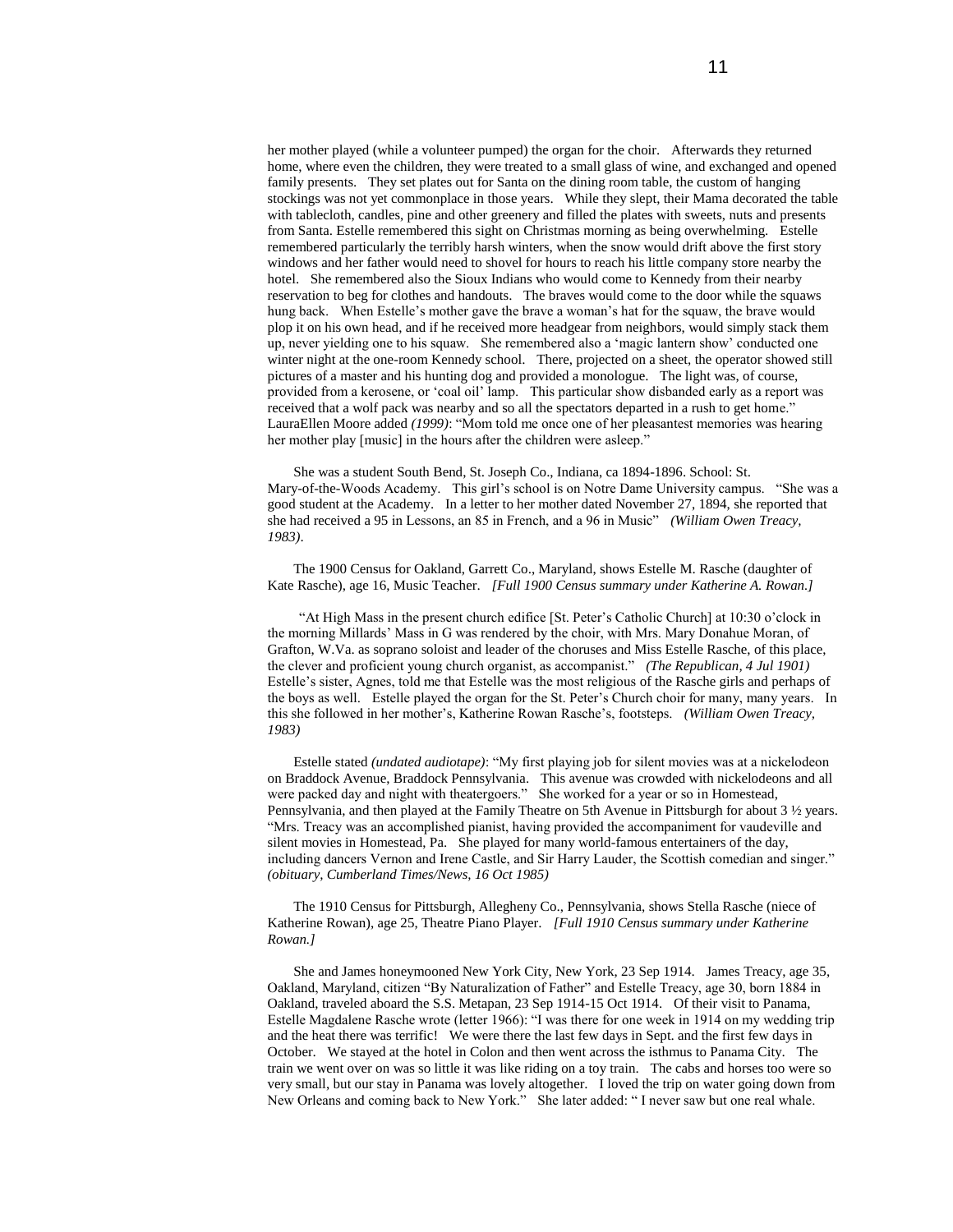When we were returning from Panama in Oct. 1914, one of them followed our ship for 2 days and 2 nights I think it was. The sailors were furious because they claimed that would bring bad luck to the ship, and sure enough it did. The next day as we entered New York harbor [in a dense fog] we were struck by a huge vessel full of coal and of course had to hurry into life boats etc, etc, etc. So the sailors were right after all, I always heard that they were very superstitious."

### The 1920 Census for Oakland, Garrett Co., Maryland, shows Estelle M. "Tracy" (wife of James "Tracy"), age 35. *[Full 1920 Census summary under James Patrick Treacy.]*

Of his mother and his two oldest brothers (circa 1920), William Owen Treacy wrote me *(1991 letter)*: "Mom Treacy related that when your dad & Jack were about 3 & 1 respectively she would give each  $\frac{1}{2}$  of a peeled banana for a snack. There was no pre-prepared baby food in those days & bananas were an easy & quick treat. She observed that Jack's banana always seemed to be eaten faster than your dads. Upon closer observation she noticed that your dad would eat on his until it was shorter & then he would trade it with Jack & then when his (your dad's) was shorter, trade again. She was amused at you dad's tactic but took steps to feed them differently so that Jack got some semblance of his share."

Thomas Edison, Henry Ford, and Harvey Firestone had their second camping vacation in Garrett Co. "The residents of Garrett County, learning the great men were not far away, wondered if Swallow Falls would be visited again...Mrs. James Treacy, an eyewitness of the long procession of cars that filed slowly through the streets of Oakland, said the onlookers who flocked to the sidewalks wondered if a circus was coming to town." *(Valleys of History, Winter 1969)* Estelle Magdalene Rasche wrote me: "These men were camped at Swallow Falls about 1921 and they were charmed with everything. The Falls, the scenery, the people and everything. My husband Jim was selling the Ford car at that time, so Jim felt privileged to take me & the kids out to call on this famous quartette. They were lovely to us, all except Mr. Edison who was asleep under a tree with his wife standing by keeping visitors away from disturbing him. He would sleep for an hour or so when he was completely exhausted, then get up and work days and nights till he needed sleep again. We stayed about ½ an hour, their servants were all Japs and all their camp equipment were inventions of Edisons." Of a photograph showing Henry Ford chucking Estelle Marie Treacy under the chin, Estelle Magdalene Rasche wrote me: "Jim Sr. took the picture so that's why he's not in it, and I holding the baby am blotted out too. Jack faces the camera and your Dad is turned the other way, and I think we left Casey asleep in the car, and then the first little girl baby."

#### The 1930 Census for Oakland, Garrett Co., Maryland, shows Estelle M. Treacy (wife of James P. Treacy), age 46. *[Full 1930 Census summary under James Patrick Treacy.]*

In an article "2nd Street Remembered", Leo Edward Treacy wrote: "It seemed like Mom never left the kitchen except to read aloud. If she wasn't preparing meals, she was baking various goodies, or making wine (dandelion or elderberry, for instance), or canning, or preserving, or making fudge, or sea foam. We had lots of fruit and nut trees and a concord grape arbor, which provided some of the makings. One side of the basement (it was called the cellar in those days) contained not only a mountain of potatoes, but a goodly supply of canned and preserved goodies. A room on the third floor had even more, plus the wine she'd made. When Mom needed groceries, she picked the phone off the wall and told the operator who answered - Hulda Littman - to ring the number at Treacy's Cash Store. She then placed her order, which was delivered to her door a short while later. No extra charge for this service. If Uncle Ed took her order, there would be some snacks included for us kids. But if Aunt Annie took her order, we might get only half rations. There were some family dynamics involved here, which this youngster never understood." *(The Treacy Newsletter, Apr 1999, No. 5, ISSN 1074-0066)* Laura Ellen Moore added *(1999)*: 'That is a magnificent house...19 rooms, full staircase all the way to the third floor. There was an apartment on the third floor and...A Ballroom. The Treacys didn't have balls there, but it was a great place to skate on rainy days and to hang up laundry."

Not long after World War II, "James Patrick Treacy was disabled with a stroke and required Estelle's full-time care. She provided this with dedication constancy and love until his death in 1951. Estelle loved music and constantly sang or hummed her favorite tunes around our home. She was particularly fond of Victor Herbert and of his waltzes. She loved playing the piano her whole life. She particularly liked George M. Cohan's rousing numbers." *(William Owen Treacy,1983)*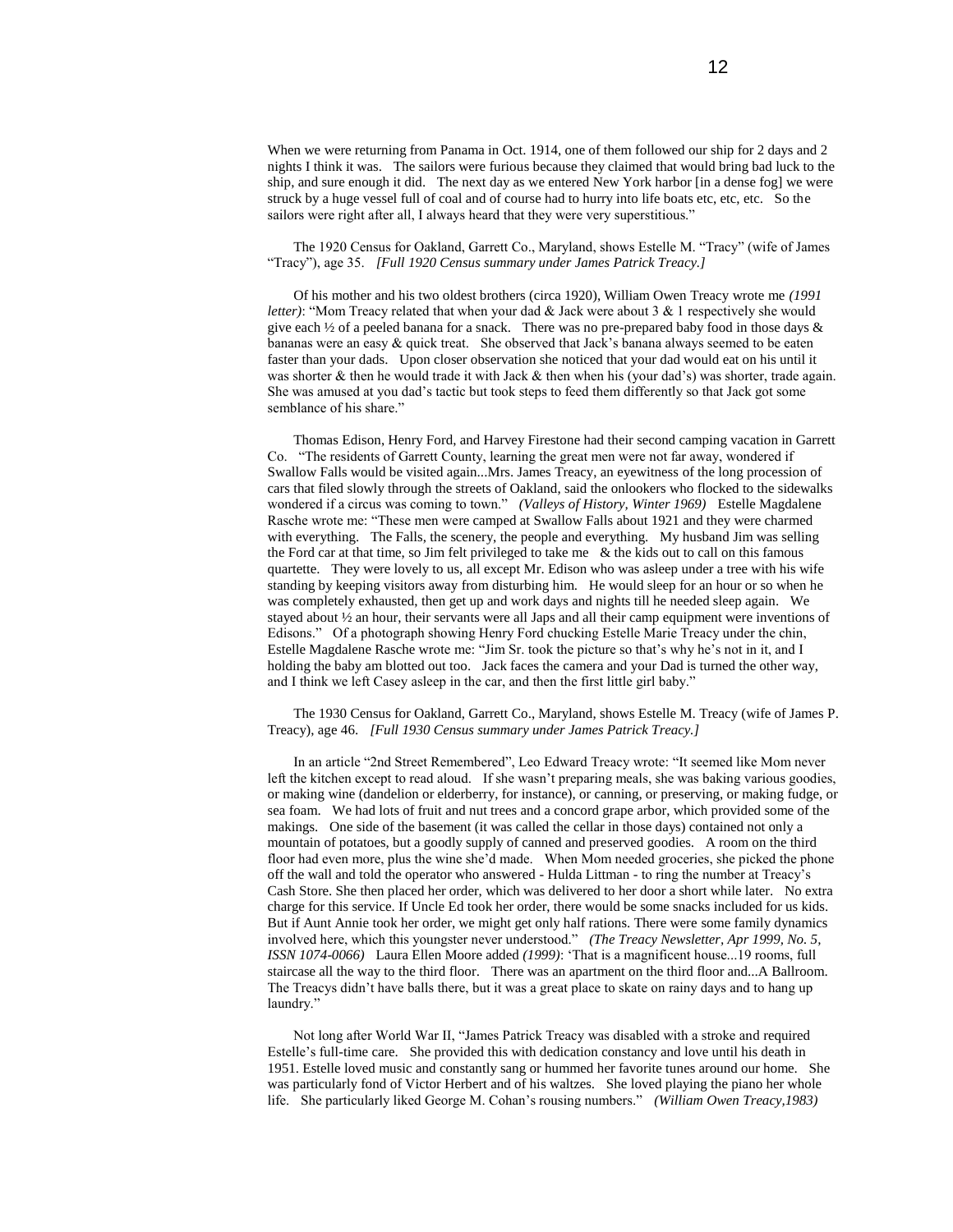Of seasonal change, she wrote me *(1966 letter)*: "At home here, Fall has arrived and the trees are 'letting down their hair'. The Autumn Glory Festival brought 3 train loads of visitors from Baltimore & Washington to spend the day  $\&$  drive through the woods. It really is beautiful here this time of year. Each train brought just under 600 passengers. About 10 coaches made up each train. I enclose just a couple of maple leaves that I had pressed. Of course, after drying one they lose lots of their color, but when they first come down they are a sight to see. Your dad and Jimmy were here on one of these excursions Sunday and really both of them were breathless! We drove out a few miles so as to feast our eyes, and enjoyed what all we saw so much."

Of airplane travel, she wrote me *(1966 letter)*: "It's all too swift for me. Me no likee. I want my feet on terra firma & the firmer the terra, the better pleased I'll be." She later wrote *(1971 letter)*: "Man like your Dad didn't lay anything in for us to eat one Xmas day so when I saw a small store across the St. closing at 10:00 AM. for the day, I got him to dash over & grab a pt. of oysters. He got there just in time, & while I fried the oysters he cooked up some hominy grits & that was our Christmas dinner. We had lots of coffee, rolls, butter, cookies, oranges, apples & candy and it was lickin' good! We had lots of fun."

Of genealogy, she wrote me *(17 March 1971 letter)*: "I hasten to fill in the first of the forms you enclosed, as much as I can remember of this ancient couple, my grand parents. You may keep the picture as its nice to add a few illustrations to your history, when you can get them. The next form I fill out will be of  $\frac{my}{my}$  parents. You are so wise to get this stuff together while I am still here as there is no one else left who can answer any of these questions. I hope I've given you the material you need. If you think of anything else, just ask me & I'll do the best I can in replying." Of genealogical discipline, she added *(27 Oct 1971 letter*): "How about those 'family album' pages you sent to me a year or so ago, for the members of my family to fill in and return to you. I think most of them did oblige, but I think some of those hoodlums never did do anything. If you can tell me which ones fell down on the job some time when you have the time, I will get after them and hurry them up maybe."

"Oakland is a ghost town. A bus comes once a day from Morgantown. One train goes East  $\&$ one goes West once a day. Taxis won't take anybody anywhere on Sundays. No restaurants open up on Sundays. No hotel or boarding house in our town. No theatre. A drive in carries on during the summer months but it - is miles out of Oakland, you have to have a car to go there if you do. The summer playhouse is at McHenry, that too is 10 or 12 miles from here. I am too old to care whether I have entertainment or not, but there are some young people here who are interested in living, and have no cars. It's pretty gosh awful!" *(Estelle Magdalene Rasche, 1971 letter)*

"I enclose a picture of our depot (still standing) but I hear it will be taken down before long. Keep the postcard, I have others. It was built in 1884 the year I was born. Old age sure is 'creaking' up on me. Don't ever get old children, its no fun." *(Estelle Magdalene Rasche, 1971 letter)*

Of Baltimore, she wrote me *(1972 letter)*: "This is a wicked city. The papers have nothing in them except murders. We have several murders every blessed night, some nights, 4or 5." Of George Wallace's presidential campaign (same letter): "Your Dad just looked in on me & said I was to tell you to vote for WALLACE! He claims that he has voted for him before this year. I like him a lot too. Have read some of his lovely articles  $\&$  they are so sensible, because I agree with them I guess. I'd really  $&$  truly like to see him get in this time. Make all your whales, seals, sharks et cetera, et cetera, et cetera, vote for him too."

"I watched Haley's comet in 1910 and never dreamed I'd be alive to see it again when it follows in the footsteps of the big K, here in a few weeks. I can't imagine living long enough to see it twice! but maybe I will even yet. I am only 89." *(Estelle Magdalene Rasche, 1974 letter)*

Of her fellow convalescents, she wrote *(1979 letter)*: "They have 96 patients here, just a few men and the rest are women, old women. They are a pain, all they do is complain. Just about 90 old women, you can imagine all the complaining they all do."

"Vaudeville Pianist Expires At Age 101" *(obituary, Cumberland Times/News, 16 Oct 1985)*: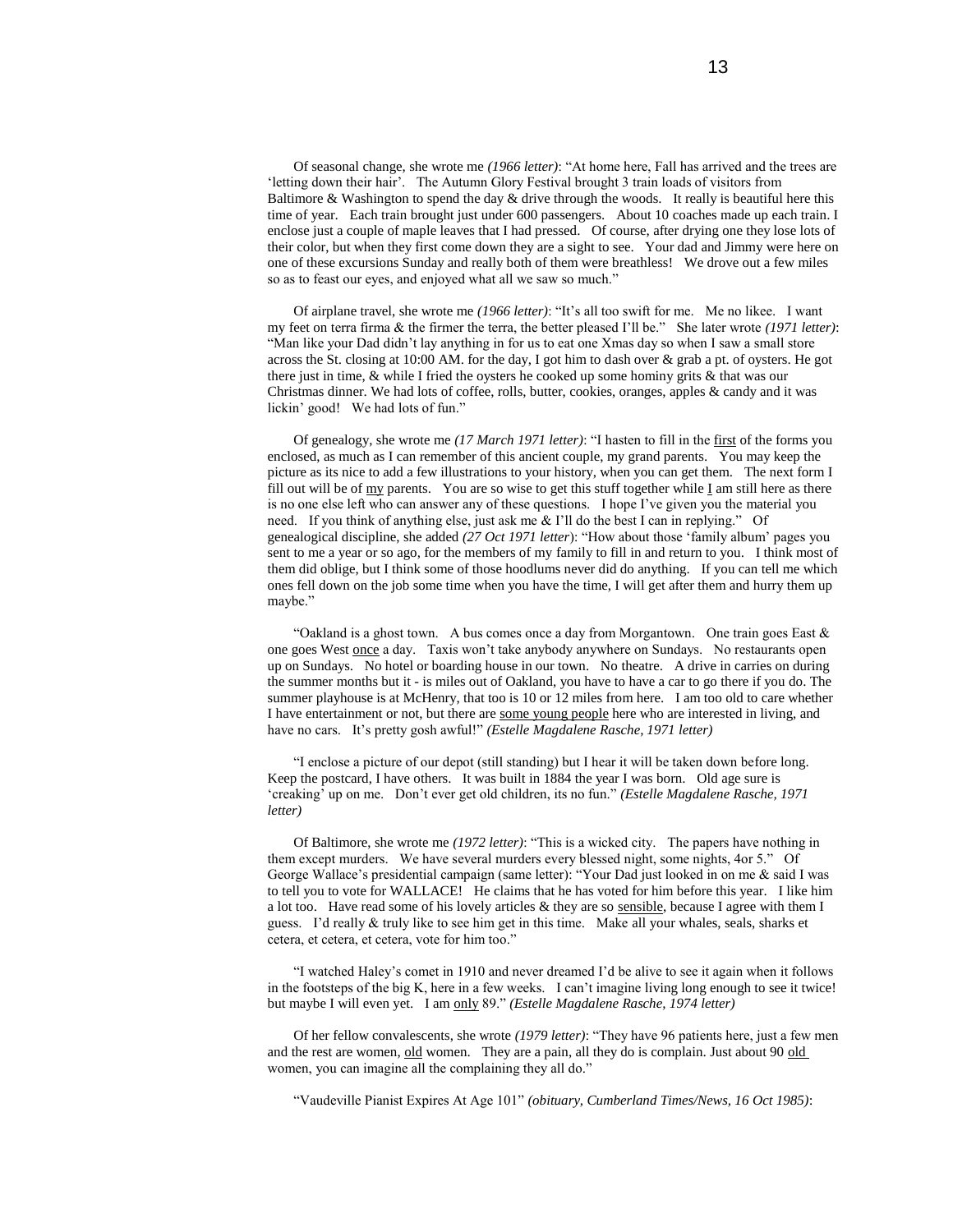"She played for the residents of the Tallahassee Convalescent Home until she was past 100 years old."

 xii. DENNIS THEODORE was born in Oakland, Garrett Co., Maryland 19 Oct 1887. The Rasche family bible shows his name at birth was Dennis Rowan Rasche. Between 1900 and 1917, his middle name was changed to Theodore. Dennis died 1 Apr 1969 in Oakland, Garrett Co., Maryland, at 81 years of age. His body was cremated in Pittsburgh before his ashes were interred in Oakland, Garrett Co., Maryland, Oakland Cemetery.

He married MARTHA F. GROVES 1946. Martha was born Terra Alta, Preston Co., West Virginia 10 Feb 1897. Martha was the daughter of Chauncy King Groves and Samantha E. Teets. Martha died 1973 at 76 years of age. Her body was interred in Oakland, Garrett Co., Maryland.

He was christened in Oakland, Garrett Co., Maryland, 27 Nov 1887. The Rasche family bible shows: "Baptised on Sunday Nov. 27, 1887 by Rev. R. Mattingly. sponsors - R. Maroney and Mrs. Fleckinstine"

He was a student South Bend, St. Joseph Co., Indiana, 1894-1896. School: Notre Dame. 1894/95 primary school Registration Records show him at age 7 from Oakland, Maryland; and 1895/96 at age 7 ½ from Oakland, Maryland.

The 1900 Census for Oakland, Garrett Co., Maryland, shows Dennis "R." Rasche (son of Kate Rasche), age 12, attends school. *[Full 1900 Census summary under Katherine A. Rowan.]*

Dennis's occupation: Morse Code Telegrapher in Oakland, Garrett Co., Maryland, 1907-1955. He was employed by the Baltimore and Ohio (B&O) Railroad Company. He wrote an article "The Railroad Telegrapher" *(The Glades Star, Mar 1969)* describing this craft.

The 1910 Census for Oakland, Garrett Co., Maryland, shows Dennis Rasche (son of Kate R. Rasche), age 22, B&O RR Telegraph Operator. *[Full 1910 Census summary under Katherine A. Rowan.]*

He was almost inducted into the military in Garrett Co., Maryland, 5 Jun 1917. His Registration Card shows: Dennis T. Rasche; age: 29; address: Oakland, Md.; born:19 Oct 1887 in Oakland, Md.; occupation: RR Telegraphy; employer: B&O RR Co, Altamont, Md. He claimed exemption from the military draft for a "Cavernous Abpicter". Registrar's Report 19-3-13 A describes registrant as tall, blue eyes, brown hair, imperfect vision.

The 1920 Census for Oakland, Garrett Co., Maryland, shows Dennis T. Rasche (son of Kate R. Rasche), age 31, Steam Railroad Telegrapher. *[Full 1920 Census summary under Katherine A. Rowan.]* The 1930 Census for Oakland, Garrett Co., Maryland, shows Dennis T. Rasche, age 42, Steam Railroad Telegraph Operator, home value \$5000. Living with him was Katherine R. (mother), age 82, immigrated to the United States in 1872.

"A charter member of the Garrett Historical Society, Mr. Rasche was serving on its Board of Directors at his death. He had been associate editor of the Society's magazine, The Glades Star, for three years prior to becoming its editor in 1959. While editor of the magazine, Mr. Rasche was responsible for the promotion and publication of a special Centennial issue commemorating the place of Garrett County in the Civil War." *(1969 obituary)*. From an article "A Second Look", Walter W. Price wrote: "As to our American Civil War, this friend was an encyclopedia of information. We once traveled to two battlefields of that war. He took me on a guided tour of each one and did it without the least showing off of his knowledge. Remarkably enough, my friend found a bullet on each battlefield. The one he found at Bull Run was directly behind the position where a native West Virginian, Thomas J. Jackson, had earned his sobriquet of 'Stonewall.'" *(The Preston County News, 10 Apr 1969)*

Visiting Uncle Denny was always a special treat. He was invariably kind and tolerant, he respected youthful curiosity, and he gave me free run of his house. I got to ogle his graphically illustrated copies of Dante's *Inferno* or Milton's *Paradise Lost*, visit the old mill site where his father bled to death, and explore stacks and stacks of old papers in his attic where one document indicated a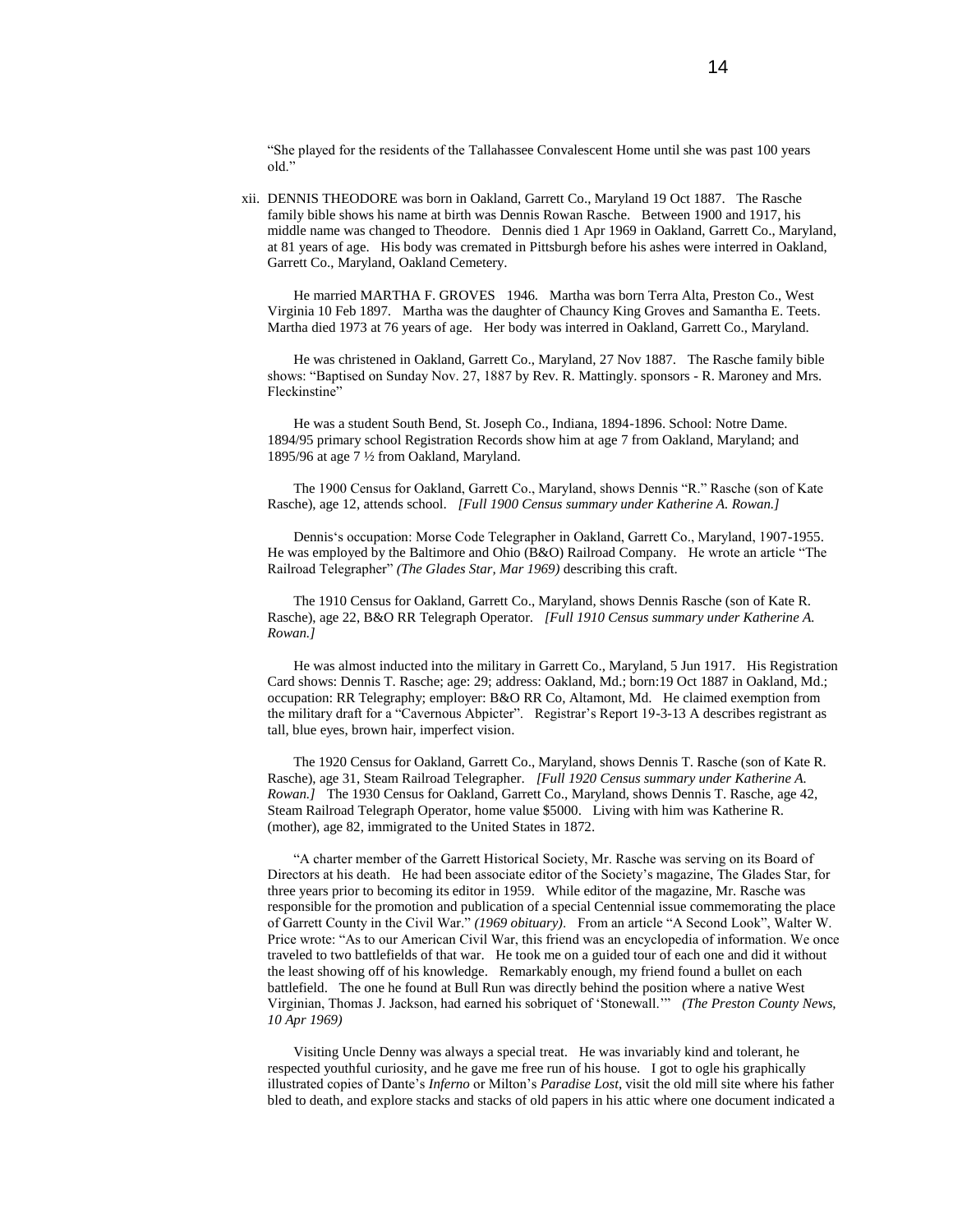connection with George Bernard Shaw's left-leaning Fabian Society. After my initial forays, we would discuss Maryland's involvement in the Civil War, philately, and family history. We ended up listening to selected classical music from his ancient record collection. He gave me his ancient manual on perfecting one's clarinet technique.

Walter W. Price wrote: "As I write this inadequate comment about our friend, I am listening to a recording of The Messiah by Handel. At least once each year for the past ten years my friend and I would sit and listen to this oratorio. He never failed to remark that he accepted this masterpiece as the ultimate in beauty, both instrumental and vocal. He was a musician and once played in the town band. We listened to many classical records together. He could tell me about them individually and about their composers. Sometimes he would whistle through his teeth and then explain how it fit into the total creation of the composer's whole structure for that piece." *(The Preston County News 10 Apr 1969)*

 xiii. AGNES JOSEPHINE was born in Kennedy, Kittson Co., Minnesota 13 Nov 1889. Agnes died 19 Aug 1986 at Norwood Retirement Home, Chicago, Cook Co., Illinois, at 96 years of age. Her body was interred in Oakland, Garrett Co., Maryland, Oakland Cemetery. She married JULIUS C. BROOKS 1925. Julius was born 1882. Julius died 1966 at 84 years of age. His body was interred July 1966 in Oakland, Garrett Co., Maryland.

She was christened in Kennedy, Kittson Co., Minnesota, 13 Nov 1899. The Rasche family bible shows: "Baptised by Rev. E.J. Lawlor. sponsors - Rev. E.J. Lawlor and Mrs. Fanno [?]"

The 1900 Census for Oakland, Garrett Co., Maryland, shows Agnes J. Rasche (daughter of Kate Rasche), age 10, attends school. *[Full 1900 Census summary under Katherine A. Rowan.]* The 1910 Census for Oakland, Garrett Co., Maryland, shows Agnes J. Rasche (daughter of Kate R. Rasche), age 20. *[Full 1910 Census summary under Katherine A. Rowan.]* The 1920 Census for Chicago, Cook Co., Illinois, shows "Agness" Rasche (roomer in household of Adolph O. Klein), age 23, Public Musician. (also rooming there was her sister "Vera" Rasche) The 1930 Census for Chicago (Elmo Apt. Hotel), Cook Co., Illinois, shows Agnes R. Brooks (wife of Julius C. Brooks), age 40, Orchestra Musician, age 34 at first marriage. *[Full 1930 Census summary under Julius C. Brooks.]*

Mrs. Brooks is the last surviving member of her immediate family. She is survived by numerous nieces and nephews. Friends will be received at the Durst Funeral Home, Oakland, on Friday from 7 to 9 p.m. Mass of the Christian burial will be celebrated at St. Peter's Catholic Church on Saturday at 10:00 a.m. by the Rev. Father Martin Feild. Interment will be in the Oakland Cemetery." *(Oakland obituary, 21 Aug 1986)*

Agnes's will (dated 13 Nov 1975) was probated in Chicago, Cook Co., Illinois, 8 Oct 1986. Her personal estate of \$195,000 was distributed to 2 sisters, 3 grand-nephews, 1 grandniece, 3 nieces, 5 nephews, 2 friends, and The Church of St. Peter the Apostle in Oakland, Maryland.

 xiv. JOHN THOMAS was born in Kennedy, Kittson Co., Minnesota 25 May 1891. John died 11 Feb 1892 at less than one year of age, "following burn wounds from an open unguarded coal stove." *(William Owen Treacy, 1982)*

John was christened in Kennedy, Kittson Co., Minnesota, 25 May 1891. The Rasche family bible shows: "Baptized by Rev. John Walsh. sponsors - Mr. and Mrs. Dennis Ryan".

 xv. VICTORIA VERONICA MARGUERITE was born in Kennedy, Kittson Co., Minnesota 21 Feb 1893. Roney died 1 May 1986 at Community Hospital, Meyersdale, Somerset Co., Pennsylvania, at 93 years of age. Her body was interred 3 May 1986 in Oakland, Garrett Co., Maryland, Oakland Cemetery. Services were conducted at the Stewart Funeral Home by the Rev. John A. Grant.

She married WILLIAM H. ROBERTSON 1924. He was born in Indiana 11 Apr 1874, son of Freeman Robertson and Sarah Herold. He was a famous Indiana journalist. He died 26 Dec 1934 Lafayette, Indiana, at age 60. His body was interred 1 Jan 1935 in Oakland, Garrett Co., Maryland.

Veronica was christened in Kennedy, Kittson Co., Minnesota, 21 Feb 1893. The Rasche family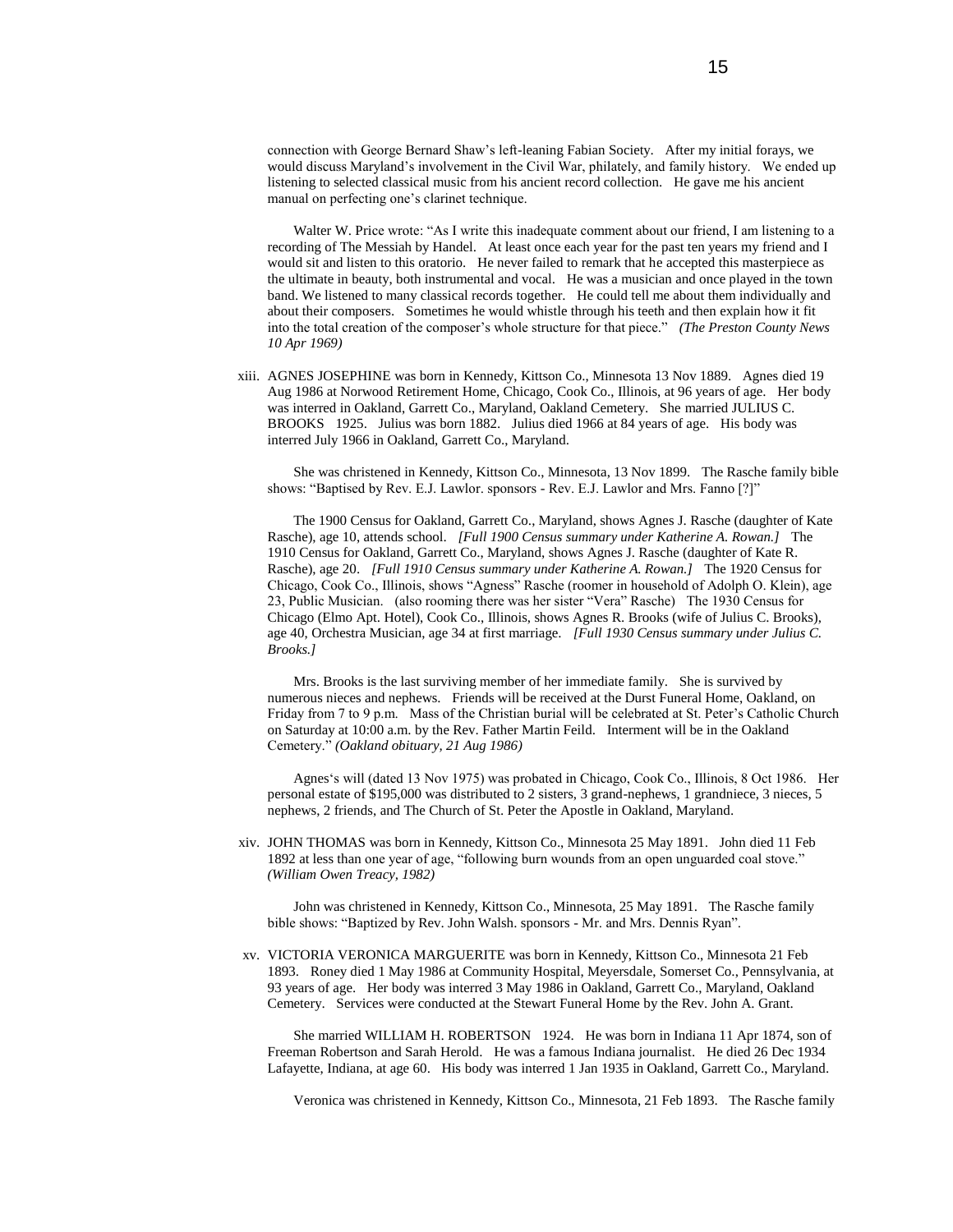bible shows: "Baptized by Rev. John Walsh. sponsors - Mr. and Mrs. Owen Ryan."

The 1900 Census for Oakland, Garrett Co., Maryland, shows Veronica Rasche (daughter of Kate Rasche), age 7, attends school. *[Full 1900 Census summary under Katherine A. Rowan.]* The 1910 Census for Oakland, Garrett Co., Maryland, shows Veronica Rasche (daughter of Kate R. Rasche), age 18. *[Full 1910 Census summary under Katherine A. Rowan.]* The 1920 Census for Chicago, Cook Co., Illinois, shows "Vera" Rasche (roomer in household of Adolph O. Klein), age 22, Public Musician, single. (also rooming there was her sister "Agness" Rasche)

Roney's occupation: Librarian in Oakland, Garrett Co., Maryland, Feb 1948. "Mrs. Veronica Rasche Robinson has been librarian in charge [Ruth Enlow Library] since February, 1948." *(Oakland, Garrett County, Maryland, Centennial History 1849-1949)*. When in Oakland, I enjoyed visiting Roney at that library. After our initial discussions of family and Oakland, she would set me up in the kiddy nook with the latest Dr. Seuss story.

She resided Grantsville, Garrett Co., Maryland 5 June 1985, Goodwill Mennonite Home.

3. **MAGDALENA THERESIA***<sup>2</sup>* **RASCHE** (*Johann Bernhard Heinrich<sup>1</sup>* ) was born in Niesen, Westphalia, Prussia 23 Oct 1830. Magdalena died mid-late 1890's at 59 years of age.

She married **DENNIS RICE** Frostburg, Allegany Co., Maryland, 19 Apr 1855. Dennis was born in Co. Wicklow, Ireland ca 1825. Dennis was the son of Michael Rice and Rebecca. Dennis died 10 Jun 1878 Hancock, Washington Co., Maryland, at 52 years of age. He "died at the age of 42 (sic) from injuries suffered in the Civil War." *[Kennedy Minnesota 1889-1989 Centennial History*]

Theresia was christened 25 Oct 1830.

The 1860 Census for Allegany Co., Maryland, shows Teresa Rice (household of Dennis Rice), age 25. *[Full 1860 Census summary under Dennis Rice.]* The 1870 Census for Hancock Post Office, Allegany Co., Maryland, shows Teresa Rice (household of Dennis Rice), age 37, Keeping House. *[Full 1870 Census summary under Dennis Rice.]*

The 1880 Census for Washington Co., Maryland, shows Theresa Rice, age 45, Farmer. Living with her were: (1) Michael (son), age 23, born in Maryland, Works on Farm; (2) Mary H. (daughter), age 22, born in Maryland, Cook in Family; (3) Rebecca (daughter), age 20, born in Maryland, Servant; (4) Henry (son), age 18, born in Maryland, Works on Farm; (5) Lawrence (son), age 14, born in Maryland, Works on Farm; (6) John (son), age 12, born in Maryland, Works on Farm; (7) Theresa (daughter), age 9, born in Maryland; (8) Dennis (son), age 6, born in Maryland; and (9) Rosa (daughter), age 2, born in Maryland.

After her husband's death, "She tried to get a pension from the government and was only granted a \$8.00 a month bounty. This was a small pittance and times were hard." *(Kennedy Minnesota 1889-1989 Centennial History)*

She moved to Kennedy, Kittson Co., Minnesota early 1890's. "A wealthy relative, named Ryan, who owned the Two River Farm brought Teresa and her family to MN to cook for his hired men." She "brought her family to Minnesota with the help of a brother who put them on a farm north of Kennedy where the older Rice brothers lived and farmed for many years" *(Kennedy Minnesota 1889-1989 Centennial History*)

Magdalena Theresia Rasche and Dennis Rice had the following children:

i. MICHAEL*<sup>3</sup>* was born in Maryland 1856.

The 1860 Census for Allegany Co., Maryland, shows Michael Rice (household of Dennis Rice), age 4. *[Full 1860 Census summary under Dennis Rice.]* The 1870 Census for Hancock Post Office, Allegany Co., Maryland, shows Michael Rice (household of Dennis Rice], age 14. *[Full 1870 Census summary under Dennis Rice.]* The 1880 Census for Washington Co., Maryland, shows Michael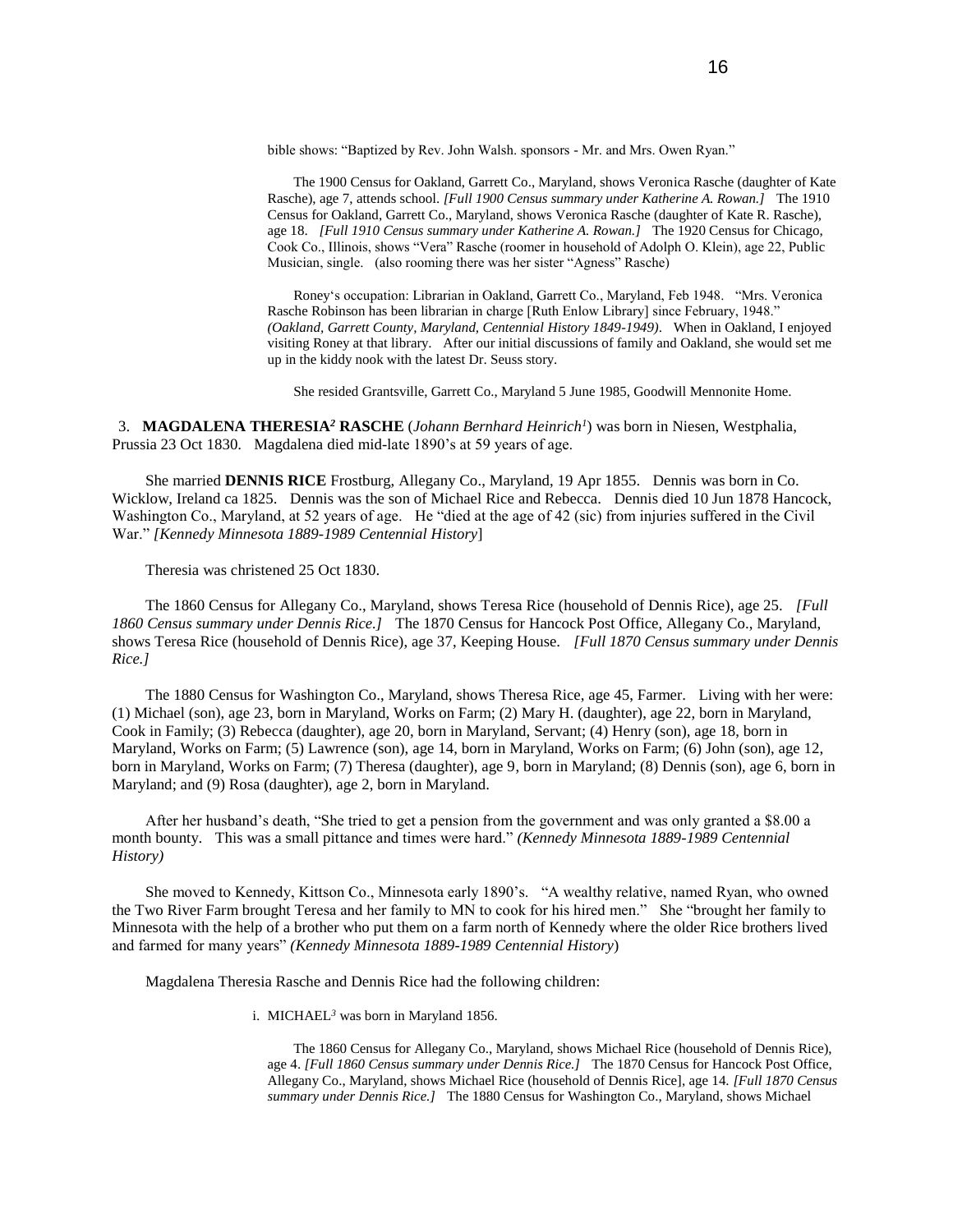Rice (son of Theresa Rice), age 23, Works on Farm. *[Full 1880 Census summary under Magdalena Theresia Rasche.]* The 1920 Census for Township 161, Kittson Co., Minnesota, shows "Michel" Rice, age 66, Truck Farmer, single.

ii. MARY HANNAH was born in Maryland 1858.

The 1860 Census for Allegany Co., Maryland, shows Hannah Rice (household of Dennis Rice), age 2. *[Full 1860 Census summary under Dennis Rice.]* The 1870 Census for Hancock Post Office, Allegany Co., Maryland, shows Hannah Rice (household of Dennis Rice), age 11. *[Full 1870 Census summary under Dennis Rice.]* The 1880 Census for Washington Co., Maryland, shows Mary H. Rice (daughter of Theresa Rice), age 22, Cook in Family. *[Full 1880 Census summary under Magdalena Theresia Rasche.]*

iii. REBECCA MARIA was born in Allegany Co., Maryland 2 Mar 1859.

The 1860 Census for Allegany Co., Maryland, shows Rebecca Rice (household of Dennis Rice), age 1. *[Full 1860 Census summary under Dennis Rice.]* The 1870 Census for Hancock PO, Allegany Co., Maryland, shows Rebecca J. Rice (household of Dennis Rice), age 10. *[Full 1970 Census summary under Dennis Rice.]* The 1880 Census for Washington Co., Maryland, shows Rebecca Rice (daughter of Theresa Rice), age 20, Servant. *[Full 1880 Census summary under Magdalena Theresia Rasche.]*

iv. HENRY was born in Allegany Co., Maryland Nov 22 Jan 1862/1863.

The 1870 Census for Hancock Post Office, Allegany Co., Maryland, shows Henry Rice (household of Dennis Rice), age 8, born in Maryland. *[Full 1870 Census summary under Dennis Rice.]* The 1880 Census for Washington Co., Maryland, shows Henry Rice (son of Theresa Rice), age 18, Works on Farm. *[Full 1880 Census summary under Magdalena Theresia Rasche.]* The 1900 Census for Township 161 (Range 45), Kittson Co., Minnesota, shows Henry Rice (brother of John Rice), age 37, Farmer. *[Full 1900 Census summary under John Rice.]* The 1910 Census for Township 161 (Range 45), Kittson Co., Minnesota, shows Henry Rice, age 49, Cattle Raising, single. The 1920 Census for Township 161, Kittson Co., Minnesota, shows Henry Rice, age 57.

 v. LAWRENCE M. was born Hancock, Washington Co., Maryland 2 Mar 1866. Lawrence died after 1920 Elma, Grays Harbor Co., Washington. He married ELIZA EMIL MARIA WATKINS Dog Fish Bay, Kitsap Co., Washington, 1899. Eliza was born Altamont, Labette Co., Kansas 11 Mar 1880. Eliza died 31 Dec 1951 Clallam Co., Washington, at 71 years of age.

The 1870 Census for Hancock Post Office, Allegany Co., Maryland, shows Lawrence Rice (household of Dennis Rice), age 4. *[Full 1870 Census summary under Dennis Rice.]* The 1880 Census for Washington Co., Maryland, shows Lawrence Rice (son of Theresa Rice), age 14, Works on Farm. *[Full 1880 Census summary under Magdalena Theresia Rasche.]* The 1900 Census for Dog Fish Bay, Kitsap Co., Washington, shows Lawrence Rice, age 34, House Carpenter, married 1 year.

The 1910 Census for Satsop Precinct, Mason Co., Washington, shows Lawrence M. Rice, age 44, Fish Hatchery Superintendent, married 11 years. Living with him were: (1) Eliza G. (wife), age 29, born in Kansas, father born in Ohio, mother born in Nebraska; (2) Clifford L. (son), age 9, born in Washington; and (3) Bonita E. (daughter), age 6 months, born in Washington.

The 1920 Census for Satsop Precinct, Mason Co., Washington, shows Lawrence Rice, age 51, Fish Hatchery Superintendent. Living with him were: (1) Eliza G. (wife), age 42, born in Missouri, parents born in United States; (2) Clifford L. (son), age 19, born in Washington, Standard Oil Agent; (3) Bonita M. (daughter), age 11, born in Washington; and (4) Lawrence H. (son), age 2, born in Washington.

The 1930 Census for Satsop, Mason Co., Washington, shows Lawrence M. Rice, age 62, born in Maryland, Fish Hatchery Manager, age 32 at first marriage, father born in "Northern Ireland", mother born in Germany. Living with him were: (1) Eliza (wife), age 50, born in Kansas, age 19 at first marriage, father born in Wisconsin, mother born in Illinois; (2) Lawrence H. (son), age 12, born in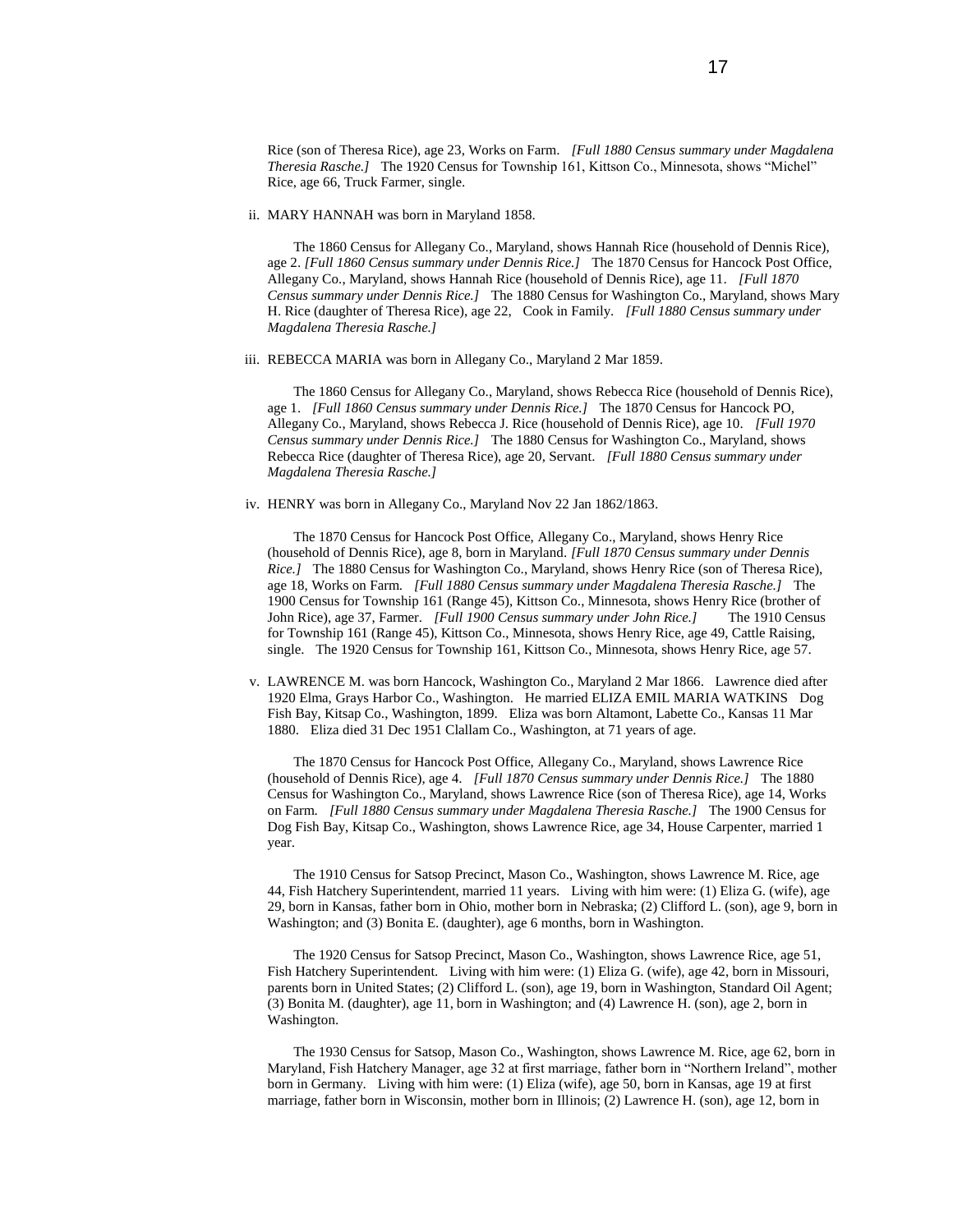Washington; and (3) Theresa L., age 2, born in Washington, parents born in Washington.

 vi. JOHN was born in Maryland Apr 1868. John died 1953 at 85 years of age. He married CLARA JACOBSON Kittson Co., Minnesota, Jul 1908. Clara was born in Minnesota 1887. Clara was the daughter of John Jacobson and Josephine. Clara died Aug 1966 at 79 years of age.

The 1870 Census for Hancock Post Office, Allegany Co., Maryland, shows John Rice (household of Dennis Rice), age 2. *[Full 1870 Census summary under Dennis Rice.]* The 1880 Census for Washington Co., Maryland, shows John Rice (son of Theresa Rice), age 12, Works on Farm. *[Full 1880 Census summary under Magdalena Theresia Rasche.]*

His children wrote: "John, our father and the son of Dennis and Theresa Rice, had many stories to tell of the early days. It seems the Indians used to go by his homestead to a place called Moose Point. (This was a really good hunting area, and it still is called Moose Point). One time before Pa was married, the Indians wanted to give him a squaw. He didn't want to antagonize them by not accepting her so he told them he couldn't feed a squaw unless she could eat hay. The answer must have been acceptable because they rode off laughing." *[Kennedy Minnesota 1889-1989 Centennial History]*

The 1900 Census for Township 161 (Range 45), Kittson Co., Minnesota, shows John Rice, age 32, Farmer. Living with him was Henry (brother), age 37, Farmer.

The 1920 Census for Township 161, Kittson Co., Minnesota shows John Rice, age 52, General Farming. Living with him were: (1) Clara (wife), age 33, born in Minnesota, parents born in Minnesota; (2) Clara T. (daughter), age 10, born in Minnesota; (3) Verna J. (daughter), age 8, born in Minnesota; (4) Mable M. (daughter), age 6, born in Minnesota; (5) Pearl R. (daughter), age 6, born in Minnesota; (6) Frances (daughter), age 3, born in Minnesota; and (7) Margret (daughter, age 1 month, born in Minnesota.

 vii. THERESA ANGELA was born Hancock, Washington Co., Maryland 31 Oct 1871. Theresa died 7 Oct 1935 at 63 years of age.

The 1880 Census for Washington Co., Maryland, shows Theresa Rice (daughter of Theresa Rice), age 9. *[Full 1880 Census summary under Magdalena Theresia Rasche.]*

 viii. DENNIS CHARLES was born Hancock, Washington Co., Maryland 13 Mar 1875. Dennis died 9-18 Feb 1945 Hallock, Kittson Co., Minnesota, at 69 years of age. His body was interred 23 Feb 1945 Lake Bronson, Minnesota. He married AUGUSTA CATHERINE RIDEOUT Crookston, Polk Co., Minnesota, 17 Mar 1900-1901. Augusta was born Uhla, Henry Co., Illinois 19 Nov 1882. Augusta was the daughter of Charles Edward Rideout and Laura Jeanette MacDonald. Augusta died 7 Mar 1953 Hallock, Kittson Co., Minnesota, at 70 years of age.

Dennis was christened Hancock, Washington Co., Maryland, 4 Aug 1875. The 1880 Census for Washington Co., Maryland, shows Dennis Rice (son of Theresa Rice), age 6. *[Full 1880 Census summary under Magdalena Theresia Rasche.]*

"Dennis and Augusta moved to Crookston where the family lived for five years. Dennis worked in a saw mill there. During that time two children were born. The mill work slowed down and work became very scarce, so his two brothers urged him to come to Kittson County and take a homestead. This he decided to do" [Kennedy Minnesota 1889-1989 Centennial History].

His children wrote: "in the spring of 1904 he built a one room home to which he moved his family. As was true in most pioneer homes there were few neighbors and many lonely hours. The homestead was nine miles from the struggling village of Bronson. It was a long trip for the father to pick up mail and supplies. In the winter Dennis worked in the lumber woods near Warroad so that he would be able to buy groceries and seed for next year's planting season. His brothers John and Henry homesteaded a few miles away. As the families grew, arrangements had to be made for a school. The first schoolhouse was a deserted farm home. It fell to Dennis to make many trips to Hallock to contact county officials in order to get a school organized and built. Of course, these long trips had to be made by horse and buggy. In 1915 it became a reality at last, so we moved into it with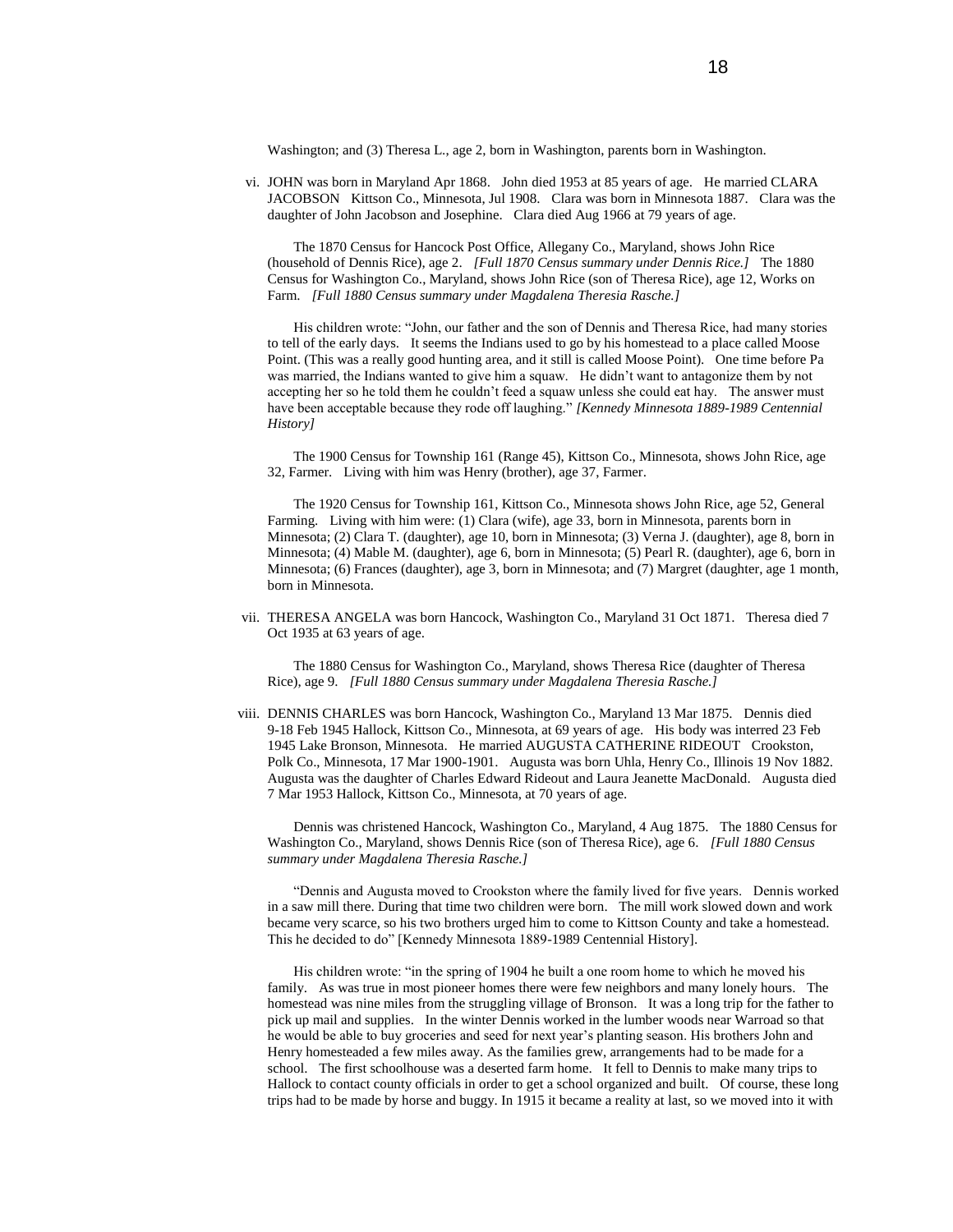12 children from the surrounding district. Some walked or drove horses many miles. These were days of hard work and tragedy. As Dennis was hauling lumber to build the school, the team of horses became frightened and ran away, tipping the wagon and pinning him underneath. It is not surprising that he suffered a broken leg and other injuries. At the same time our mother was having major surgery in a Crookston hospital. The Rices were community minded people and took an active part in getting road improvements and lending a helping hand to neighbors. Both served on the school board and Dennis was a township assessor for many years. Mother was a mid-wife for many a young mother." *[Kennedy Minnesota 1889-1989 Centennial History]*

The 1910 Census for Township 161 (Range 45), Kittson Co., Minnesota, shows Dennis C. Rice, age 35, Stock \_\_\_ (?), married 9 years. Living with him were: (1) Augusta C. (wife), age 28, born in Illinois, father born in Maine, mother born in Texas; (2) Andrew E. (son), age 8, born in Minnesota; (3) Gladys E. (daughter), age 6, born in Minnesota; (4) Lloyd D. (son), age 5, born in Minnesota; (5) Donald C. (son), age 2, born in Minnesota; and (6) Kenneth W. (son), age 1 year 2 months, born in Minnesota.

The 1920 Census for Township 161, Kittson Co., Minnesota, shows Dennis C. Rice, age 44, General Farming. Living with him were: (1) Augusta C. (wife), age 37, born in Illinois, father born in Maine, mother born in Texas; (2) Arther E. (son), age 18, born in Minnesota, Home Farm Laborer; (3) Gladys E. (daughter), age 16, born in Minnesota; (4) Lloyd D. (son), age 14, born in Minnesota; (5) Donald C. (son), age "18", born in Minnesota; (6) Kenneth W. (son), age 11, born in Minnesota; and (7) Edna A. (daughter), age 9, born in Minnesota.

 ix. ROSE HELEN was born Hancock, Washington Co., Maryland 31 Mar 1878. Rose died 27 Aug 1899 at 21 years of age.

The 1880 Census for Washington Co., Maryland, shows Rosa Rice (daughter of Theresa Rice), age 2. *[Full 1880 Census summary under Magdalena Theresia Rasche.]*